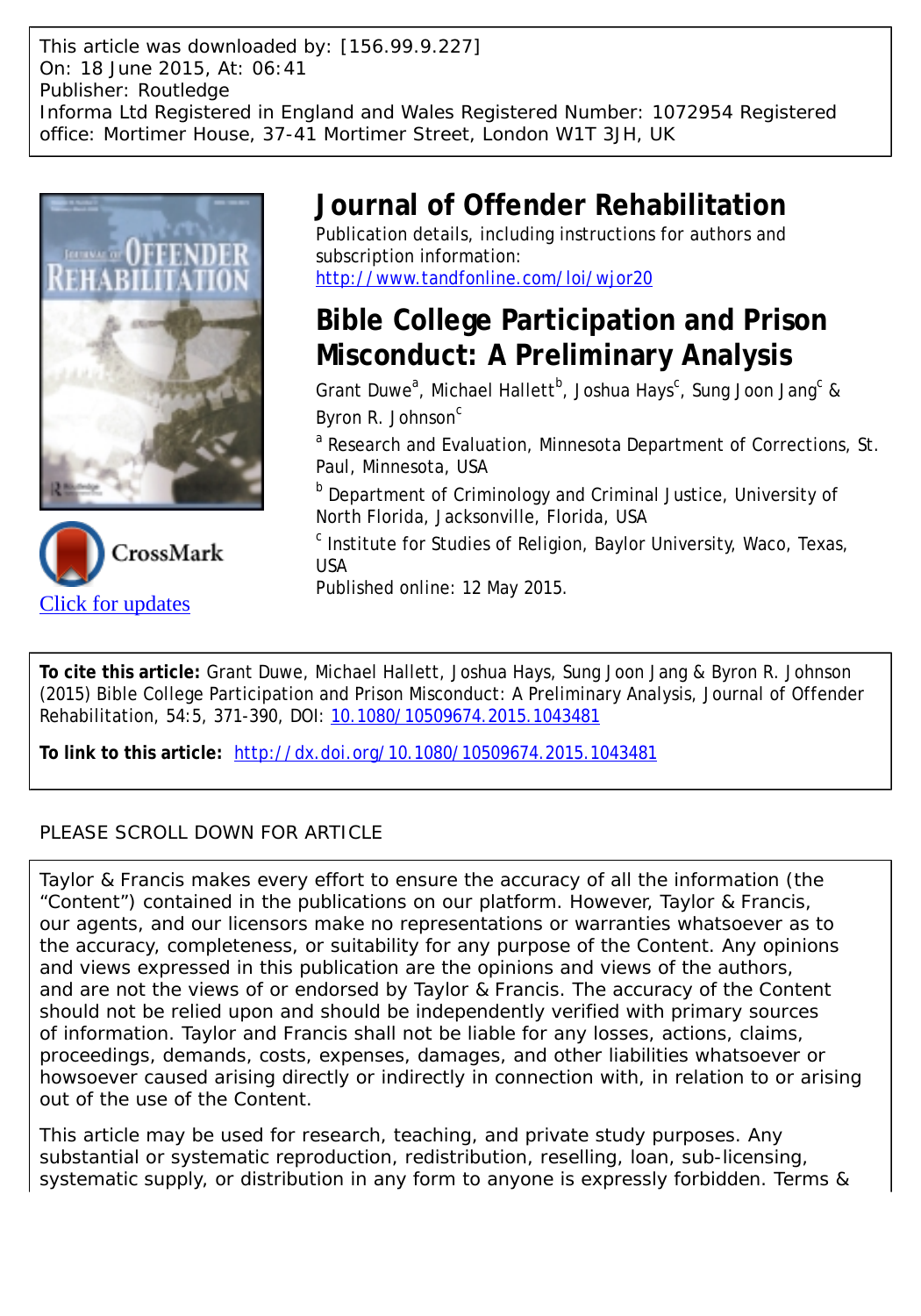Conditions of access and use can be found at [http://www.tandfonline.com/page/terms](http://www.tandfonline.com/page/terms-and-conditions)[and-conditions](http://www.tandfonline.com/page/terms-and-conditions)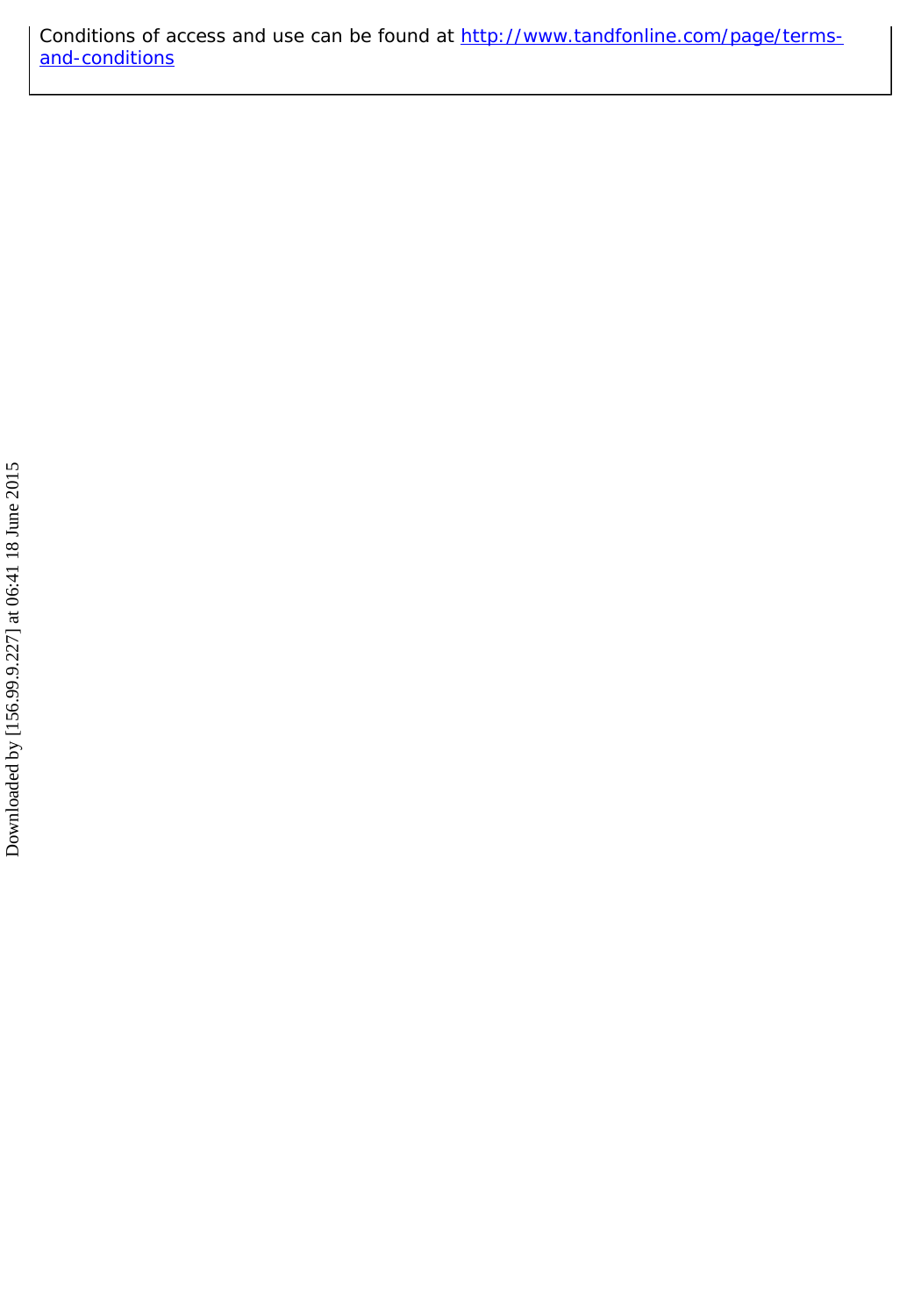

## Bible College Participation and Prison Misconduct: A Preliminary Analysis

#### GRANT DUWE

Research and Evaluation, Minnesota Department of Corrections, St. Paul, Minnesota, USA

#### MICHAEL HALLETT

Department of Criminology and Criminal Justice, University of North Florida, Jacksonville, Florida, USA

JOSHUA HAYS, SUNG JOON JANG, and BYRON R. JOHNSON

Institute for Studies of Religion, Baylor University, Waco, Texas, USA

We analyzed whether a Bible college program had an impact on prison misconduct by examining 230 offenders in the Texas prison system. Findings suggest participation in the Bible college significantly improved offender behavior, reducing misconduct by one discipline conviction per participant. The results also showed that participation significantly decreased the risk of incurring a discipline conviction, lowering it by 65 percent for minor misconduct, 80 percent for major misconduct, and 68 percent for any misconduct. The findings are consistent with existing research, which has generally found that participation in prison-based programming, including educational and faith-based programs, produces better misconduct outcomes.

KEYWORDS Bible college, education, faith-based programming, misconduct, prison

Religious adherents and faith-based practitioners have long proclaimed the belief that all offenders can be transformed. Some of the earliest prisons in America were based on the notion that crime was a moral and spiritual problem, and that prisoners needed religion to reform (Morris & Rothman,

Address correspondence to Grant Duwe, Minnesota Department of Corrections, 1450 Energy Park Dr., Suite 200, St. Paul, MN 55108-5219, USA, E-mail: [grant.duwe@state.mn.us](mailto:grant.duwe@state.mn.us)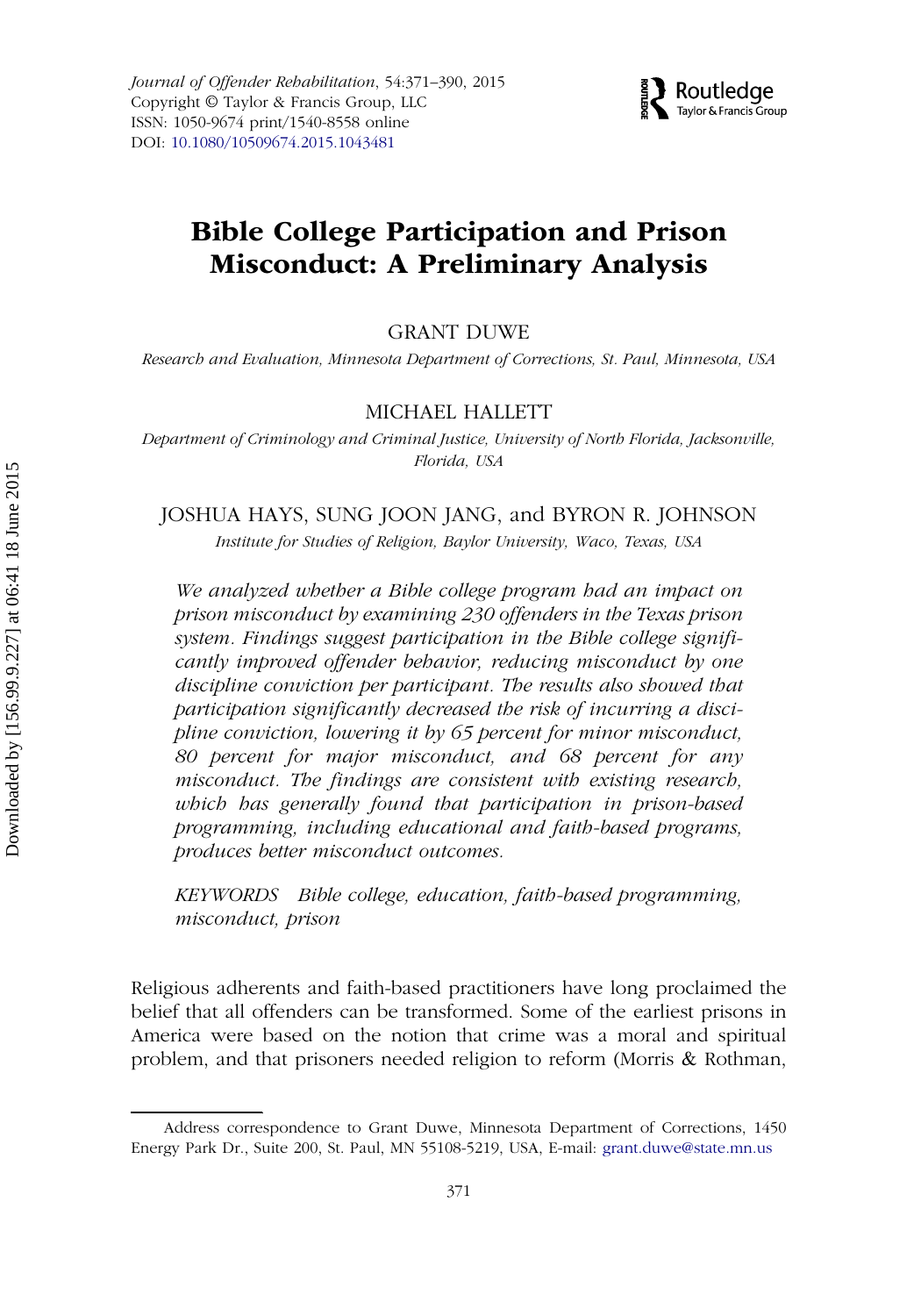[1998](#page-20-0)). Intensive religious instruction and training were therefore integral to some of America's earliest correctional facilities (McShane & Williams, [1996](#page-20-0)). It should not come as a surprise then, that today's prison vernacular and philosophy often draw from religious concepts or perspectives (e.g., corrections, penitentiary, solitary confinement, reform, and restorative justice).

Given the prominence of religion and faith within American correctional systems, religious services and faith-based programs have frequently been used to help improve offender behavior within the institution and in the community following their release from prison. Although a few studies have not found an association between religiosity and prison misconduct (Johnson, [1987](#page-20-0); Pass, [1999](#page-20-0)), others have shown that increased religious involvement decreases disciplinary infractions (Kerley, Copes, Tewksbury, & Dabney, [2010;](#page-20-0) Kerley, Mathews, & Blanchard, [2005](#page-20-0); O'Connor & Perreyclear, [2002](#page-20-0)). Further, in their evaluation of the faith-based Life Connections Program delivered within the Federal Bureau of Prisons, Camp, Dagget, Kwon and Klein-Saffran ([2008](#page-19-0)) found that participation significantly decreased more serious forms of misconduct but had no impact on minor infractions.

Research has also found that, with a few exceptions (Johnson, [2004](#page-20-0); Johnson, Larson, & Pitts, [1997](#page-20-0)), greater religious involvement in prison is associated with reduced recidivism (Johnson, [2002](#page-20-0); O'Connor, [2003;](#page-20-0) Sumter, [1999](#page-21-0)). In their evaluation of the InnerChange Freedom Initiative (IFI), a faithbased program implemented by Prison Fellowship Ministries within a Texas correctional facility in [1997](#page-20-0), Johnson and Larson ([2003](#page-20-0)) reported that program participation did not significantly lower recidivism for all participants. But in a more recent evaluation of an IFI program in Minnesota's prison system, Duwe and King ([2013](#page-19-0)) found that program participation significantly reduced reoffending. Moreover, Duwe and Johnson ([2013](#page-19-0)) showed the Minnesota IFI program produces a cost-avoidance benefit, decreasing costs to the state by nearly \$8,300 per participant.

Aside from a study by O'Connor, Erickson, Ryan, and Parikh ([1997](#page-20-0)), which found reduced rearrest rates among participants in a master's degree level ministry preparation program, there is very little evidence on the effects of faith-based educational programming, particularly for prison misconduct. Over the last several years, seminary programs for prisoners have been implemented in at least nine states, including California, Georgia, Illinois, Michigan, Mississippi, New Mexico, Tennessee, Texas, and West Virginia. Although not as old as the seminary program started in 1981 by the New York Theological Seminary at Sing Sing prison (Erickson, [2002](#page-19-0)), the Bible college (BC) that originated at the Louisiana State Penitentiary (popularly known as Angola) in 1995 has been the inspiration for the programs operating in Georgia, Illinois, Mississippi, Texas, and West Virginia.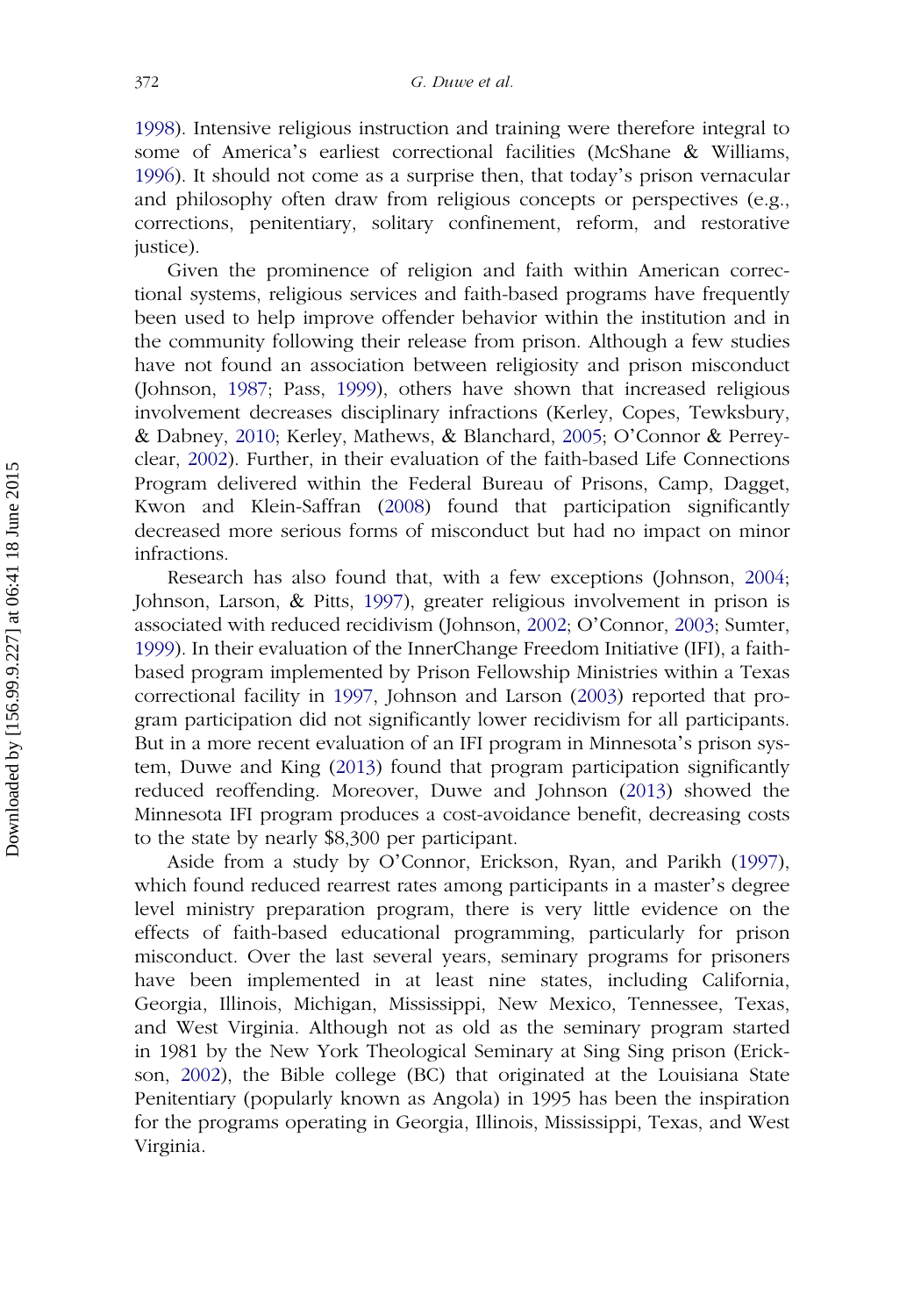Graduates of Angola's BC earn a bachelor of science in biblical studies, a 125-credit hour baccalaureate degree. In exchange for an undergraduate education funded at no cost either to the inmate or taxpayers, participants must agree to provide postgraduate services in the facilities where they will be incarcerated. Angola's seminary graduates lead congregations and serve their peers as state-recognized inmate ministers. Angola Warden Burl Cain has argued the BC has figured prominently in the decline in violence and misconduct at the institution since the 1990s (Eckholm, [2013](#page-19-0)).

In contrast to most correctional programs, which focus strictly on improving behavioral outcomes (e.g., recidivism) for participants, the Angola-style BC anticipates graduates will be agents of broader, positive change at the facilities where they are incarcerated during their postgraduate service. But in order to help bring about prosocial change in other offenders, it is likely that many BC participants must first undergo some type of transformation themselves. To be effective ministers, program participants must set a good example, which includes the absence of misconduct. Because the BC strives to transform the lives of its participants as well as those of offenders who do not participate, its approach is relatively unique among correctional programs.

#### PRESENT STUDY

In this study, we conduct one of the first evaluations of a faith-based educational program by examining its impact on prison misconduct.<sup>1</sup> Since its inception within the Texas prison system in 2011, more than 150 offenders have enrolled in the BC implemented at the Texas Department of Criminal Justice's (TDCJ) Darrington Unit, a maximum security prison. We control for motivation/volunteerism by focusing only on the offenders who applied to the program. Among the applicants, we used propensity score matching to individually match offenders who entered the BC with those from a comparison group who did not participate in the program. In analyzing the data, we use Cox and negative binomial regression to determine whether BC participation affected both minor and major disciplinary infractions.

In conducting this evaluation, it is important to stress we are not assessing whether the BC's faith-based component per se is responsible for any of the observed misconduct outcomes. Instead, to adequately address this issue empirically, it would be necessary to compare BC participants to a comparison group of offenders participating in a similar, yet secular, educational program. Rather, for this study, we are strictly evaluating whether participation in the BC has affected misconduct outcomes.

In the ensuing sections, we begin by reviewing prior research on prison misconduct. Next, we describe the Darrington BC in greater detail. Following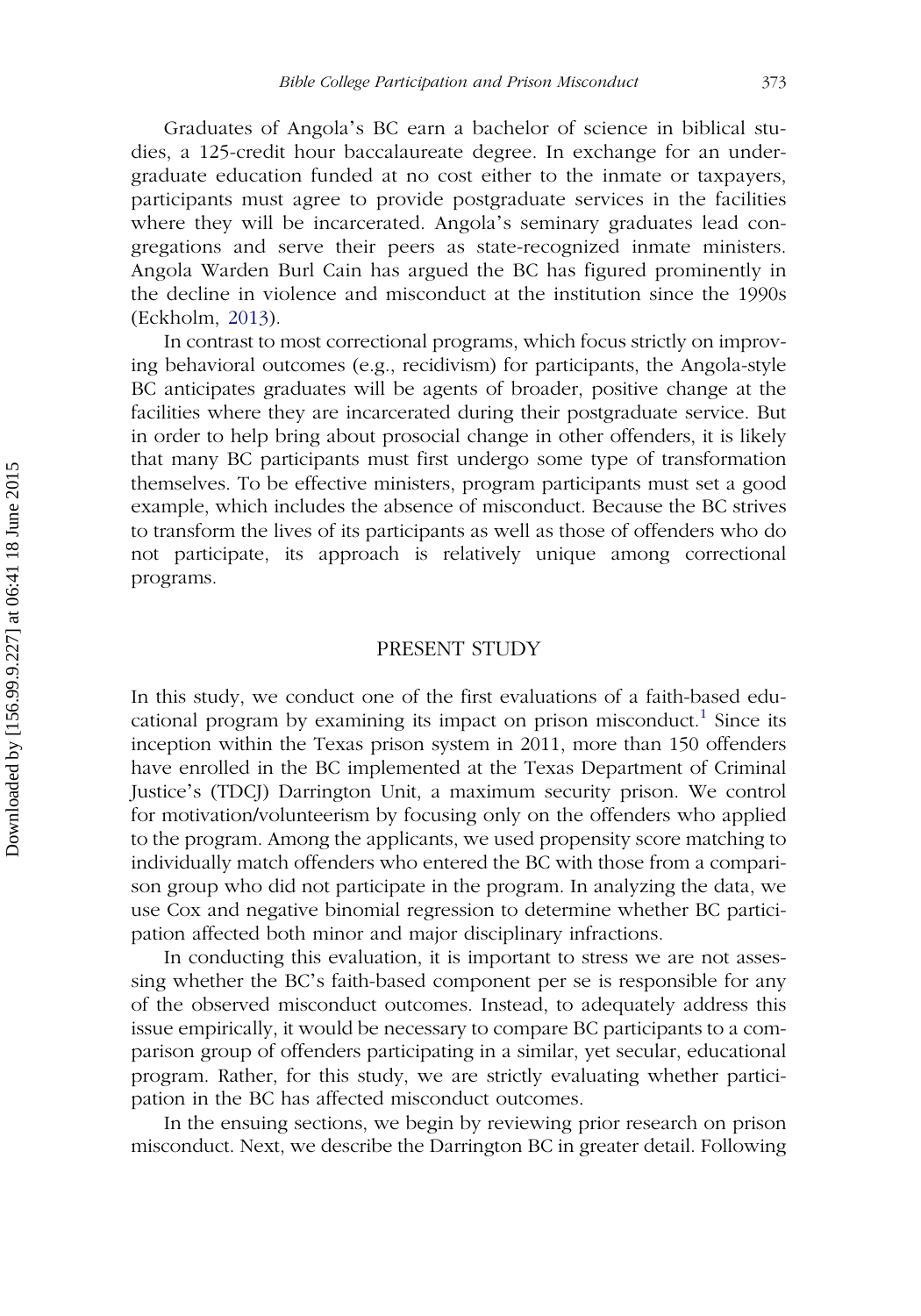a discussion of the data and methods used, we present the results from the statistical analyses. We conclude by exploring the implications of the findings for correctional theory and practice.

#### PRIOR RESEARCH ON PRISON MISCONDUCT

Prison misconduct is generally defined as the failure by inmates to follow institutional rules and regulations (Camp, Gaes, Langan, & Saylor, [2003](#page-19-0)). Misconduct includes offender behavior that runs the gamut from disobeying orders and possession of "contraband" (i.e., alcohol, drugs, etc.) to assaults against staff and other inmates. Offenders often receive a sanction for rule infractions, including increased incarceration time, which exacts both a human and monetary cost on correctional systems (French  $\&$  Gendreau, [2006](#page-19-0)).

Existing research reveals that both individual- and institutional-level factors are associated with prison misconduct. In their meta-analysis, Gendreau, Goggin, and Law ([1997](#page-19-0)) found that antisocial attitudes and behavior, prior criminal history, and age were the strongest individual-level predictors of disciplinary infractions. Reflecting the findings reported by Gendreau et al. ([1997](#page-19-0)), that antisocial companions increases the likelihood of misconduct, several studies have indicated that gang membership (i.e., identification as a member of a security threat group), is positively associated with rule violations (Gaes, Wallace, Gilman, Klein-Saffran, and Suppa, [2002;](#page-19-0) Tewksbury, Connor, & Denney, [2014](#page-21-0)). Gendreau et al. ([1997](#page-19-0)) also noted that social achievement (e.g., education, employment, marital status, etc.), early family factors, and race had modest associations with disciplinary infractions.

Research shows that prisons vary in their effect on individual prisoners' likelihood of engaging in misconduct (Camp et al., [2003](#page-19-0)). Indeed, previous studies suggest misconduct is affected by institution-level factors such as size, location, and security level (Huebner, [2003](#page-20-0); Steiner & Woolredge, [2008](#page-19-0)). Other research indicates disciplinary infractions are influenced by the overall characteristics of the inmates as well as the staff (Camp et al., [2003](#page-19-0)). Although earlier work has shown custody levels have a minimal impact on misconduct (Camp & Gaes, [2005](#page-19-0)), a more recent study of Texas prisoners by Worrall and Morris ([2011](#page-21-0)) found that increases in custody levels (i.e., higher levels of risk) were associated with a greater likelihood of rule violations.

In another meta-analysis focusing on what works to reduce prison misconduct, French and Gendreau ([2006](#page-19-0)) concluded that cognitive-behavioral treatment programs are the most effective intervention for curbing disciplinary infractions. Educational/vocational programming, on the other hand, was not found to be associated with a decrease in misconduct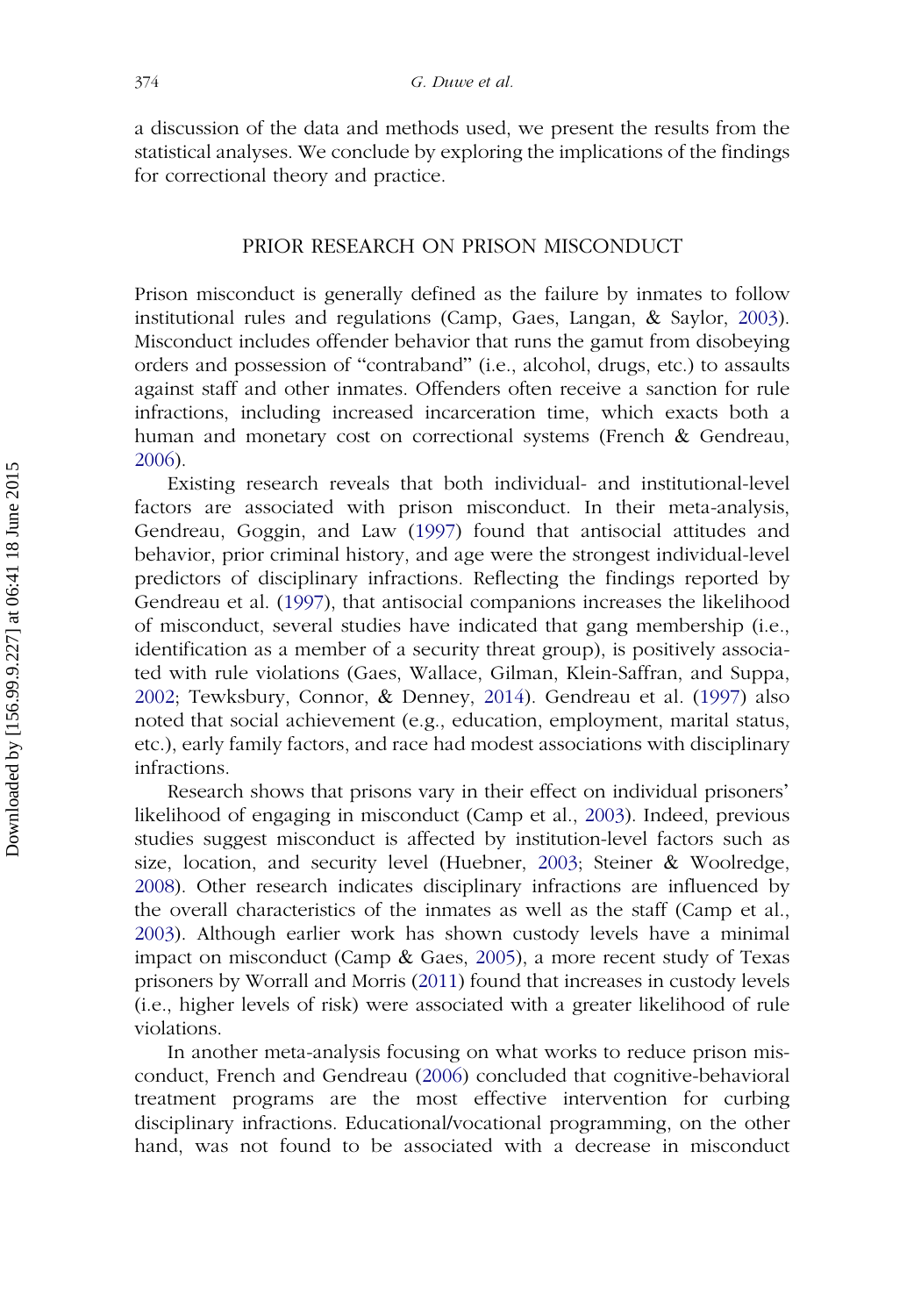(French & Gendreau, [2006](#page-19-0)). Whereas Steiner and Woolredge ([2008](#page-21-0)) reported that participation in drug treatment, education, and vocational programming actually increased misconduct in their study, other research has reached a different conclusion. For example, Gover, Perez, and Jennings ([2008](#page-19-0)) found that employment in prison reduced disciplinary infractions. Similarly, in a more recent study by Steiner and Woolredge ([2014](#page-21-0)), they found that the number of hours spent per week in a work assignment was negatively associated with both violent and nonviolent misconduct. Moreover, Steiner and Woolredge ([2014](#page-21-0)) reported that time spent in educational/vocational programming reduced nonviolent misconduct, while recreation time was negatively associated with violent infractions. Relatedly, research also indicates that prison visitation reduces misconduct (Tewksbury & Connor, [2012](#page-21-0)).

#### DARRINGTON BIBLE COLLEGE

Sponsored by the Southwestern Baptist Theological Seminary and the Heart of Texas Foundation, the BC was implemented at the Darrington unit in August 2011 (Heart of Texas Foundation, [2013](#page-20-0)). Graduates of the program earn a bachelor of science in biblical studies, a degree that is fully accredited by both the Southern Association of Colleges and Schools and by the Association of Theological Schools. The degree includes the general education courses of a traditional undergraduate degree, such as English, Western civilization, physical science, and mathematics, as well as courses specific to the biblical studies concentration, such as Virtues of Godly Character, Narrative and Thematic Structure of the Bible, and Apologetics. Conducting the program unapologetically from its own theological orientation, Southwestern faculty teaches the exclusivity of Christ and the infallibility of Scripture.

Inmates throughout the TDCJ system may apply to the BC. Eligibility requires either a high school diploma or GED, an educational attainment (EA) number as a secondary indicator of academic aptitude, a custody level classification of either G2 or G3,<sup>2</sup> a statement of religious affiliation (which does not impact admission decisions), a commitment to service upon graduation, and at least 19 years remaining on an offender's sentence. Given that offenders are eligible for parole within 5 years of their sentence expiration date and that graduates agree to 10 years of service, the 19-year requirement allows for full completion of the service requirement. No profession of faith is required from applicants as a condition of enrollment in the BC, and participation is completely voluntary.

Chaplains collect applications from eligible offenders within their respective units and submit them to TDCJ for processing. $3$  For the first cohort, TDCJ received nearly 700 applications, which were pared down to  $154<sup>4</sup>$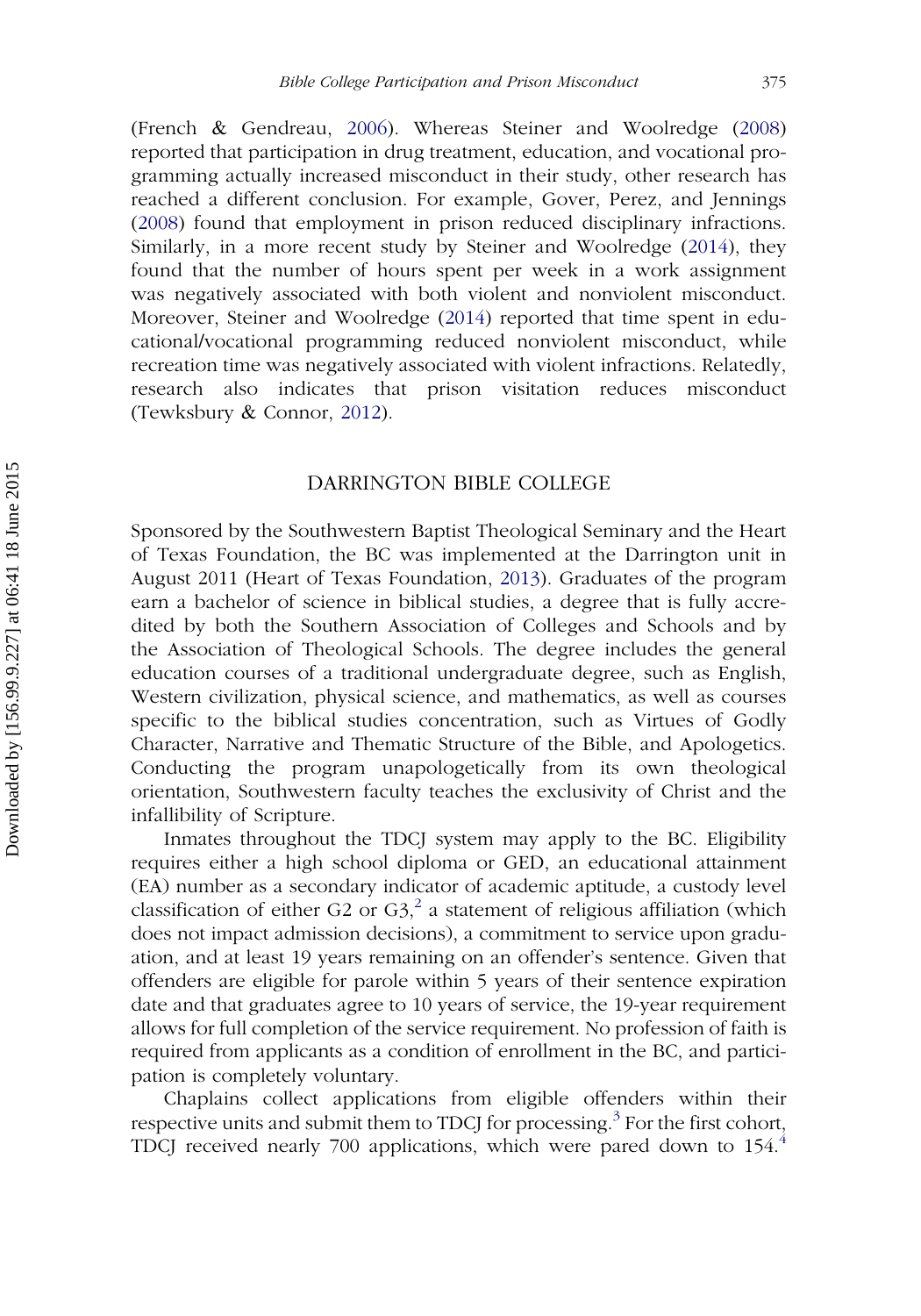From these 154, a Southwestern committee selected the initial cohort of 40 students. TDCJ transfers selected applicants from their respective units to Darrington, where the final stage of the process is a personal interview with the BC director and the Darrington warden. At this phase, both the director and the warden, with advisement from assistant wardens, have final veto power over any applicant.<sup>5</sup> It is worth noting that during the final stage of the selection process wherein both Southwestern and TDCJ choose participants from the pool of applicants, there are no formally promulgated criteria that are systematically applied to the selection of students. As we discuss next, we used propensity score matching in an effort to control for any observable selection bias that might have arisen from a screening process that was largely subjective.

After they enter the program, BC students live among the general population at Darrington, which offers two types of housing to general population inmates: traditional tiers of two-man cells during their first two years in the program, and dorms (or "tanks" as the offenders call them) during their last two years. The dorms hold approximately 60 offenders in partitioned bunks that offer a slight measure of privacy and personal space. Darrington has six of these dorms, including one "faith-based" dorm that provides Christian programming through volunteers operating under the auspices of the chaplain. On a weekly basis, offender participants spend about 15 hours in the classroom and another 25 to 45 hours outside the classroom engaged in coursework.

The BC is now entering its fourth academic year, and the first cohort of students will be graduating soon. The intention of the Heart of Texas Foundation and of Southwestern Seminary has been to deploy graduates as "ministers" throughout the TDCJ system during their decade of postgraduate service. Concrete plans have yet to be finalized, however, for the placement of graduates. It is currently unclear whether graduates will remain at Darrington to assist with the ongoing operations of the BC as tutors and mentors, return to their original units, be deployed in pairs, or go as part of ministry teams of as many as 12. Moreover, while seminary graduates from Louisiana's Angola—the ostensible model for the Darrington program—lead congregations and perform a range of care-taking tasks as state-recognized inmate ministers, TDCJ policy forbids inmates from holding authority over one another or from forming self-governed congregations.

#### DATA AND METHODOLOGY

We used a retrospective quasiexperimental design to determine whether participation in the BC has had an effect on disciplinary infractions. The sample for this study consisted of 380 offenders who applied for the program between 2011 and 2014 and were screened by the Southwestern selection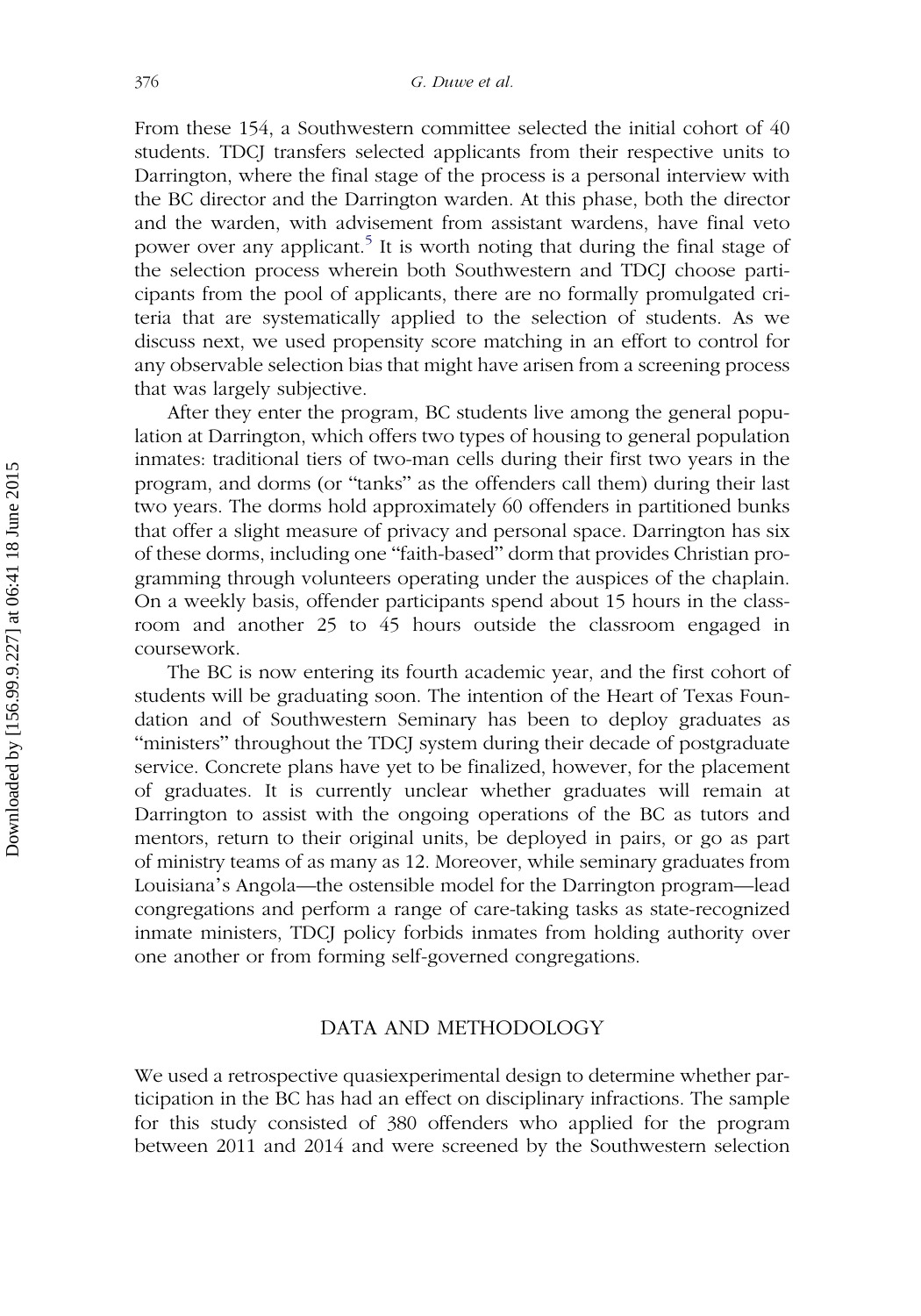committee. By including only the offenders who applied for the program and made it to this stage of the screening process, we control for whatever effects volunteerism might have on misconduct. Among the 380 applicants during the 2011 to 2014 period, there were 158 who were selected and subsequently enrolled in the BC. While the 380 applicants had to meet security level and education criteria, as noted previously, to be considered for the program, there are likely other factors that influenced which offenders were ultimately selected for the program. Therefore, to control for observable selection bias, we individually matched applicants selected for the program with those who were not through use of propensity score matching (PSM), which we describe next in more detail.

#### Dependent Variable

The outcome measure in this study is prison misconduct resulting in a discipline conviction that occurs after the time of enrollment in the BC. As noted previously, the BC screens applicants on an annual basis, and offenders selected for the program enroll in January of the following year. For example, the 2017 cohort applied for the program during 2012, and the applicants who were selected for the program enrolled in January 2013. For this cohort, then, we measured postselection misconduct as any discipline convictions that applicants in both the BC and comparison groups received on or after January 1, 2013. We followed up on post-selection discipline through April 2014. While we examine all misconduct resulting in a discipline conviction, we also look at its severity by conducting analyses in which TDCJ classified it as either minor or major misconduct. The decision as to whether an infraction is considered to be minor or major misconduct is based on the severity of the offense, the offender's disciplinary history, and the period of time since the offender's last rule violation. In general, misconduct is more likely to be deemed major when the infraction is more severe, the offender has a longer misconduct record and/or the inmate has recently had a discipline conviction.

#### Independent Variables

The principal variable of interest in this evaluation is participation in the BC. As a result, all offenders who participated in the BC—regardless of whether they dropped out after enrolling—were assigned a value of "1," whereas those in the comparison group were given a value of "0." The other independent variables in our study consist of measures available in the TDCJ database that might have an impact on BC selection and/or post-enrollment misconduct. Table 1 describes the 31 covariates used in the statistical models. We included measures that, according to prior research, are commonly associated with prison misconduct, such as the offender's age, race, marital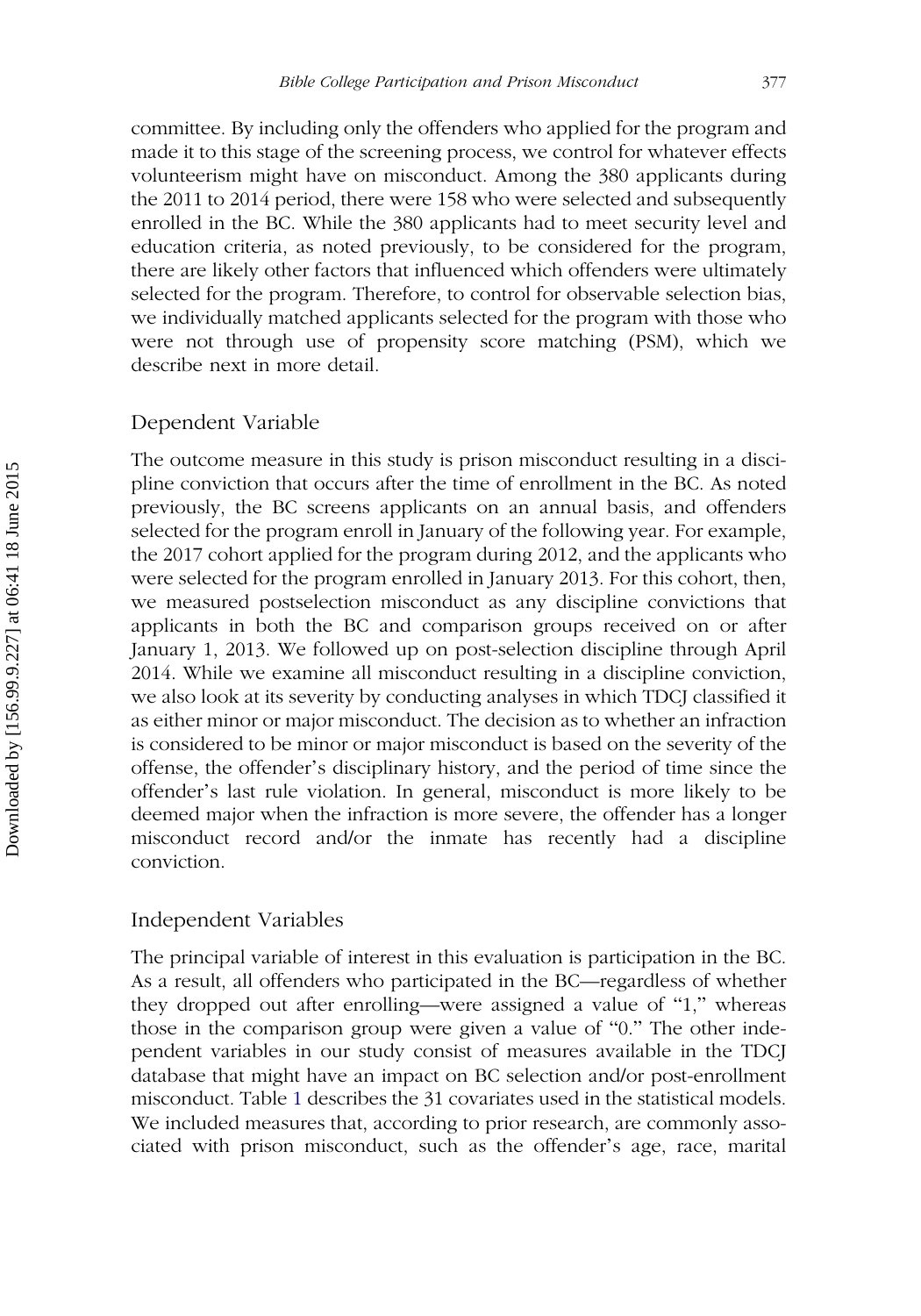| Predictors                                             | Predictor description                                                         | Coefficient | SE <sub></sub> |
|--------------------------------------------------------|-------------------------------------------------------------------------------|-------------|----------------|
| Application year                                       | Year in which offenders applied to program                                    | $0.306**$   | 0.114          |
| Age at application                                     | Age (in years) at time of application                                         | $-0.018$    | 0.015          |
| Minority                                               | $Minority = 1$ ; White $= 0$                                                  | $-0.221$    | 0.244          |
| Marital status                                         | $M$ arried = 1; Unmarried = $0$                                               | $-0.186$    | 0.319          |
| Religious affiliation                                  | Self-reported religious affiliation; no preference is the reference           |             |                |
| Baptist                                                | Baptist = 1; other = $0$                                                      | 0.473       | 0.477          |
| Christian nondenomination                              | Christian nondenomination $= 1$ ; other $= 0$                                 | 0.506       | 0.432          |
| Christian (other)                                      | Other Christian $= 1$ ; other $= 0$                                           | 0.680       | 0.469          |
| Non-Christian                                          | Non-Christian $= 1$ ; other $= 0$                                             | $-0.552$    | 0.448          |
| Secondary degree at intake                             | Secondary degree or higher at intake $= 1$ ; less than secondary degree $= 0$ | 0.120       | 0.270          |
| New direct commitment                                  | New direct commitment $= 1$ ; other $= 0$                                     | $-0.844*$   | 0.422          |
| Security threat group                                  | Security threat group member $= 1$ ; other $= 0$                              | $-0.418$    | 0.451          |
| Line class                                             | Classification within custody levels                                          |             |                |
| Line Class L1                                          | Initial classification of newly received offenders at intake                  | $-0.379$    | 0.680          |
| Line Class S3                                          | State approved Trusty 3                                                       | $-0.090$    | 0.618          |
| Less restrictive minimum                               | Less restrictive minimum custody = 1; other custody levels = $0$              | $-0.671$    | 0.400          |
| Total prison incarcerations                            | Number of incarcerations in state prison                                      | $-0.225$    | 0.223<br>0.465 |
|                                                        | Number of incarcerations in state jail                                        | 0.424       |                |
| Total jail incarcerations<br>Total offense convictions | Number of offense convictions                                                 | 0.170       | 0.322          |
| Total violent convictions                              | Number of violent offense convictions                                         | $-0.400$    | 0.338          |
| Total property convictions                             | Number of property offense convictions                                        | $-0.527$    | 0.389          |

| I<br>I<br>J<br>j<br>I<br>ׇ֚֘<br>ţ<br>l   |
|------------------------------------------|
| $\overline{a}$<br>l<br>ı<br>)<br>q       |
|                                          |
| l<br>I                                   |
| $\ddot{\phantom{a}}$<br>J<br>i<br>)<br>l |
| I<br>ì<br>j<br>j<br>I<br>١               |
|                                          |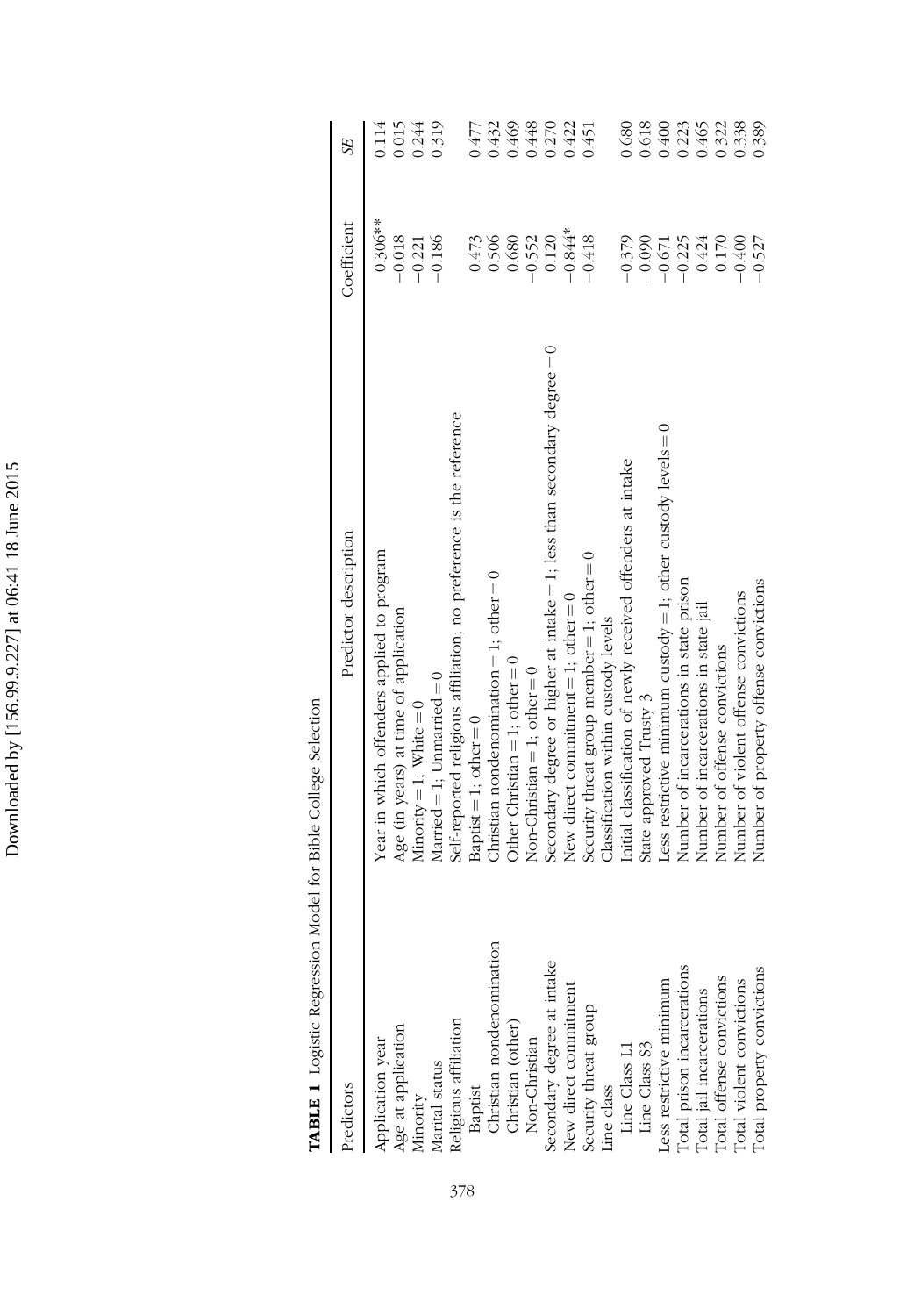| Total drug convictions           | Number of drug offense convictions                                | $-0.255$      | 0.397   |
|----------------------------------|-------------------------------------------------------------------|---------------|---------|
| Other violent<br>Offense type    | Murder serves as the reference<br>Other violent = $1$ ; other = 0 | 0.353         | 0.295   |
| Nonviolent                       | Nonviolent offense $= 1$ ; other $= 0$                            | $-2.571*$     | 1.167   |
| Sentence                         | Length and type of sentence; 40 years or less is the reference    |               |         |
| Lifer                            | Life sentence $= 1$ ; less than life $= 0$                        | $-0.170$      | 0.472   |
| Non-life greater than 40 yrs     | Non-life greater than 40 years = 1; other = 0                     | $-0.327$      | 0.410   |
| l'ime served on current sentence | Number of months between prison admission and application         | 0.035         | 0.040   |
| Vocational programming           | Vocational programming = 1; other = $0$                           | $-0.045$      | 0.378   |
| ducational programming           | Educational programming $= 1$ ; other $= 0$                       | 0.232         | 0.304   |
| Cognitive-behavioral Programming | Cognitive-behavioral programming $= 1$ ; other $= 0$              | 0.544         | 0.295   |
| Parenting programming            | Parenting programming $= 1$ ; other $= 0$                         | $-0.578$      | 0.885   |
| <i>Prior</i> minor discipline    | Number of minor discipline convictions at application             | $-0.068$      | 0.051   |
| Prior major discipline           | Number of major discipline convictions at application             | $-0.225***$   | 0.095   |
| Constant                         |                                                                   | $-615.352***$ | 230.529 |
|                                  |                                                                   | 380           |         |
| Log-likelihood                   |                                                                   | 446.179       |         |
| Area under the curve             |                                                                   | 0.730         |         |
| Nagelkerke $R^2$                 |                                                                   | 0.226         |         |
|                                  |                                                                   |               |         |

 $* p < .05.$   $** p < .01.$ \* $p < 0.05$ . \*\* $p < 0.1$ .

379

# Downloaded by [156.99.9.227] at 06:41 18 June 2015 Downloaded by [156.99.9.227] at 06:41 18 June 2015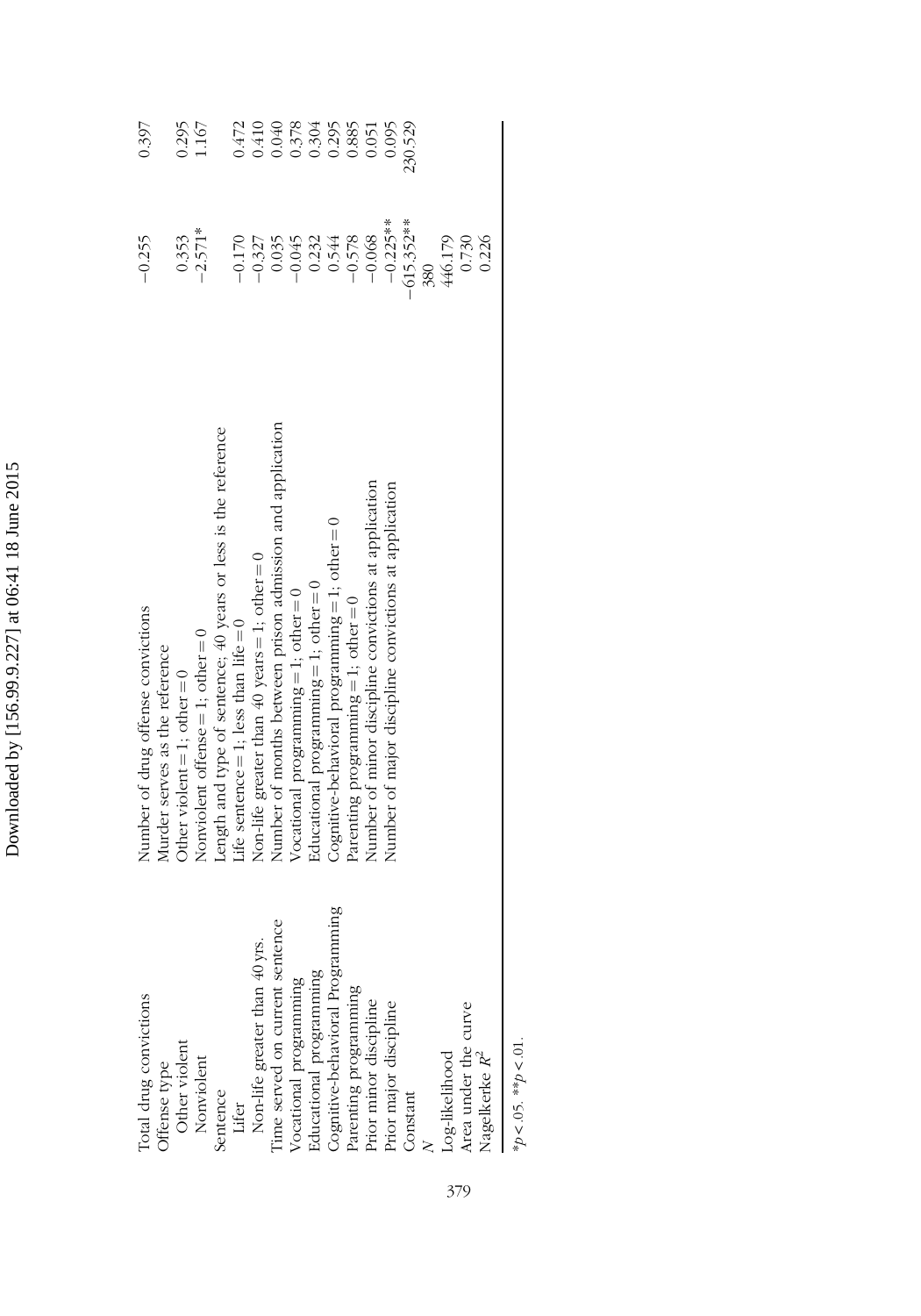status, education, gang membership, custody level, criminal history, discipline history, and involvement in other institutional programming (e.g., vocational, education, cognitive-behavioral, and parental).

We also included measures for the offender's line class, which is the classification used by TDCJ that is perhaps a more precise indicator of institutional behavior than custody level. Offenders are reviewed every six months to a year, and they move to a better line class with good behavior or to a worse line class for each disciplinary infraction. Custody level, on the other hand, may or may not change with line class changes. In addition to line class, we included measures for time served (from most recent admission to the time of application to the program), admission type, offense type, and type of sentence. To better control for possible selection effects, we also included variables measuring the year offenders applied to the program and religious affiliation due to the educational orientation of the program.

#### Propensity Score Matching

PSM is a method that estimates the conditional probability of selection to the treatment group given a vector of observed covariates (Rosenbaum & Rubin, [1985](#page-20-0)). The predicted probability of selection, or propensity score, is commonly generated by estimating a logistic regression model in which selection to the treatment group is the dependent variable. The predictors, on the other hand, should consist of variables that have an impact on the selection process. Once estimated, the propensity scores are then used to match individuals who entered the program with those who did not.

A major advantage with using PSM is that it can simultaneously "balance" multiple covariates on a single composite score. In doing so, it reduces observable selection bias. Moreover, by matching BC participants with nonparticipants on the conditional probability of entering the BC, PSM helps yield a counterfactual estimate of what would have likely happened to the offenders in the BC group had they not participated in the program.

Although PSM is an effective approach for balancing two groups on observed covariates, it has several limitations. First, because propensity scores are based on observed covariates, PSM cannot control for "hidden bias" from unmeasured variables that are associated with both the assignment to treatment and the outcome variable. Second, there must be substantial overlap among propensity scores between the two groups in order for PSM to be effective. If not, the matching process will yield incomplete or inexact matches. Finally, PSM tends to work best with larger samples (Rubin, [1997](#page-21-0)). We attempted to address the hidden bias limitation, to the extent possible, by including as many theoretically relevant covariates (31 total variables) as possible in the propensity score model. In addition, as we show later, there was substantial overlap in propensity scores between the BC and comparison group offenders.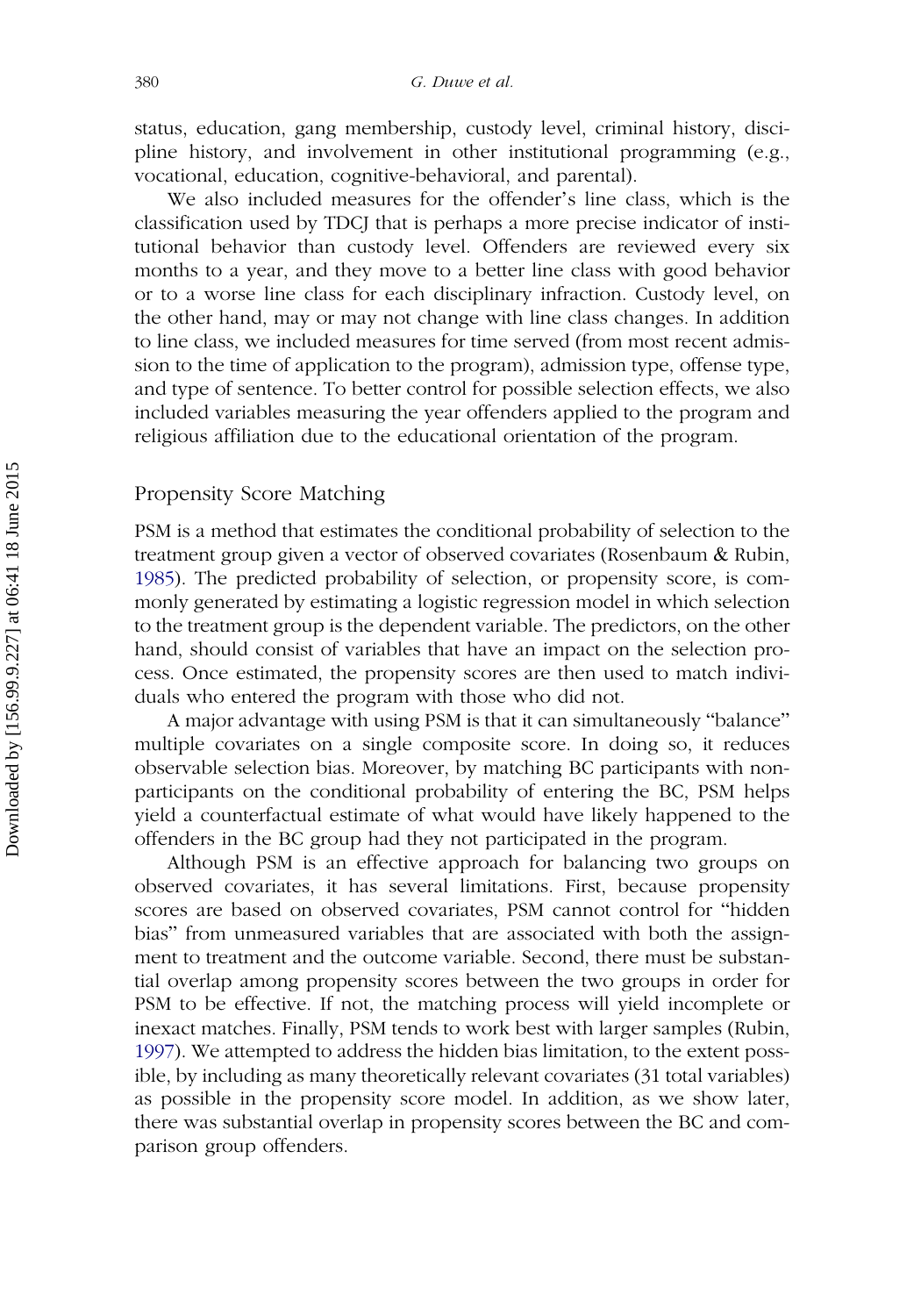#### Matching Offenders on Bible College Selection

Propensity scores were calculated for the 158 BC participants and the 222 nonparticipants (non-BCs) in the comparison group pool by estimating a logistic regression model in which the dependent variable was entering the BC. The predictors were the 31 control variables used in the statistical analyses (see Table 1). The results show several factors that significantly predicted whether offenders were selected. In Table 1, we see that the odds of BC selection among the 380 applicants were significantly greater for those who had applied more recently, which reflects the fact that recent years have had smaller pools of applications. On the other hand, offenders had a reduced likelihood of selection if they were admitted as a new direct commitment, were serving time for a nonviolent offense, or had prior major discipline convictions.

As shown in Table 2, the difference in mean propensity score between BCs and non-BCs was statistically significant at the .01 level. Still, there was substantial overlap in propensity scores. For example, although not shown in Table 2, the vast majority of offenders in both groups (80% for BC participants and 61% for the non-BCs) had propensity scores greater than 0.3. After obtaining propensity scores for the 380 offenders, a "greedy" matching procedure that utilized a without replacement method was used to individually match the offenders who participated in the BC with non-BCs. BC participants were matched to comparison group offenders who had the closest propensity score (i.e., "nearest neighbor") within a relatively narrow caliper (i.e., range of propensity scores) of 0.01. Matches were found for 115 of the 158 BC participants, which reflects the trade-off that often occurs between inexact and incomplete matching.

Table 2 presents the covariate and propensity score means for both groups prior to matching (total) and after matching (matched). In addition to tests of statistical significance ( $t$ -test  $p$  value), Table 2 provides a measure (bias) developed by Rosenbaum and Rubin ([1985](#page-20-0)) that quantifies the amount of bias between the treatment and comparison

$$
\text{Bias} = \frac{100(\overline{X}_t - \overline{X}_c)}{\sqrt{\frac{(S_t^2 + S_c^2)}{2}}}
$$

samples (i.e., standardized mean difference between samples), where  $\bar{\mathrm{X}}_t$  and  $S_t^2$  represent the sample mean and variance for the treated offenders and  $\bar{X}_c$ and  $S_c^2$  represent the sample mean and variance for the comparison group (i. e., untreated) offenders. If the bias value exceeds 20, the covariate is considered to be unbalanced (Rosenbaum  $\&$  Rubin, [1985](#page-20-0)).

As shown in Table 2, the matching procedure reduced the bias in propensity scores between the BC and non-BC offenders by 98%. Whereas the  $p$  value was .00 in the unmatched sample, it was .90 in the matched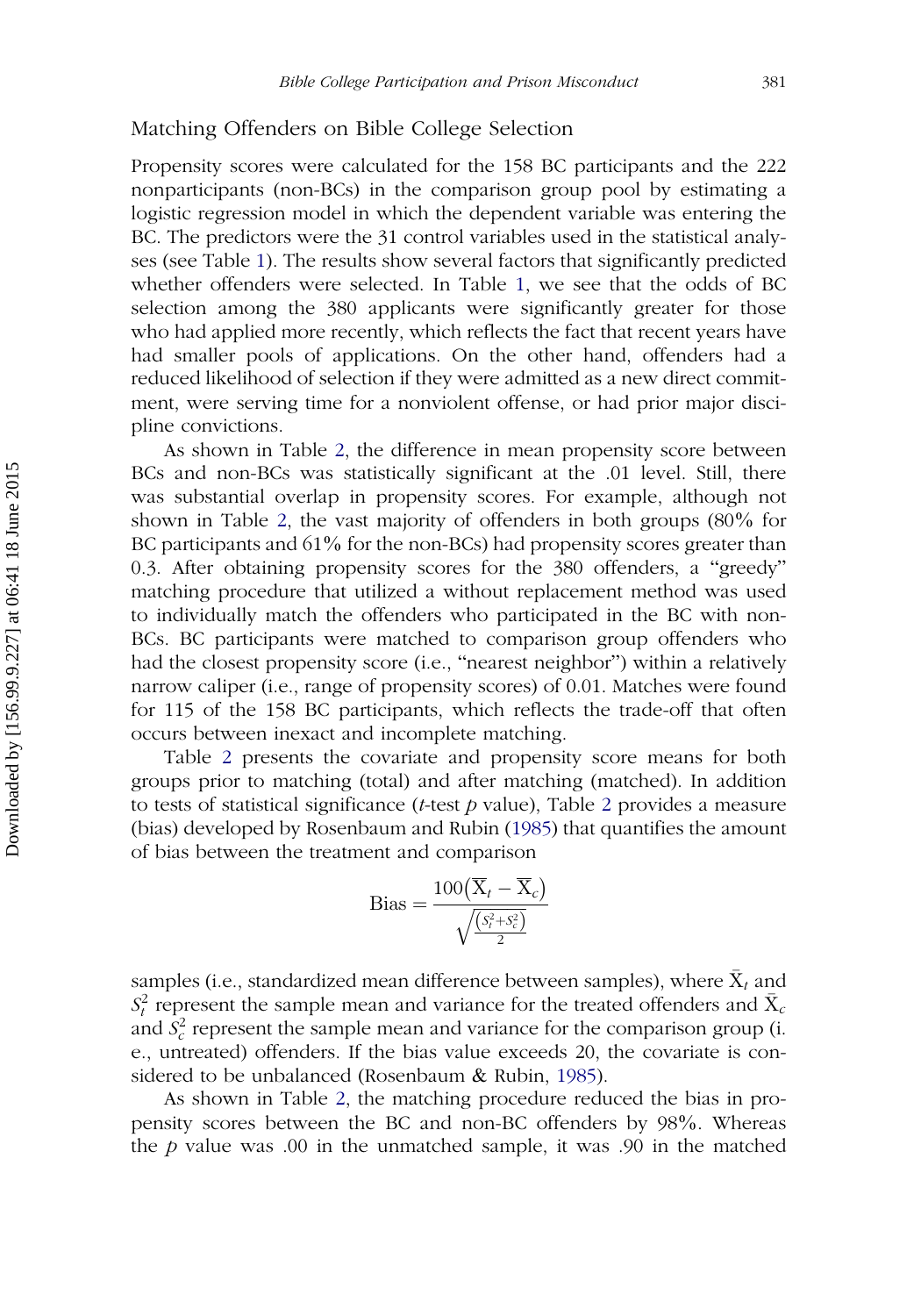| Variable                       | Sample  | Bible<br>college<br>М | Comparison<br>М | Bias<br>$(\%)$ | <b>Bias</b><br>reduction | $t$ -test $p$<br>value |
|--------------------------------|---------|-----------------------|-----------------|----------------|--------------------------|------------------------|
| Propensity score               | Total   | 0.51                  | 0.35            | 31.18          |                          | .00                    |
|                                | Matched | 0.45                  | 0.45            | 0.52           | $-98.32%$                | .90                    |
| Applicant year                 | Total   | 2016.39               | 2016.07         | 22.49          |                          | .01                    |
|                                | Matched | 2016.20               | 2016.27         | 4.96           | $-77.93%$                | .65                    |
| Age                            | Total   | 40.52                 | 41.07           | 5.10           |                          | .55                    |
|                                | Matched | 40.59                 | 41.16           | 5.46           | 7.00%                    | .61                    |
| Minority                       | Total   | 0.56                  | 0.61            | 8.24           |                          | .26                    |
|                                | Matched | 0.60                  | 0.61            | 1.66           | $-79.83%$                | .89                    |
| Married                        | Total   | 0.16                  | 0.18            | 4.33           |                          | .63                    |
|                                | Matched | 0.18                  | 0.17            | 2.12           | $-51.13\%$               | .86                    |
| <b>Baptist</b>                 | Total   | 0.16                  | 0.13            | 6.77           |                          | .42                    |
|                                | Matched | 0.14                  | 0.17            | 6.82           | 0.77%                    | .47                    |
| Christian<br>(nondenomination) | Total   | 0.37                  | 0.27            | 17.28          |                          | .04                    |
|                                | Matched | 0.36                  | 0.35            | 1.70           | $-90.15%$                | .89                    |
| Christian (other)              | Total   | 0.20                  | 0.13            | 15.01          |                          | .11                    |
|                                | Matched | 0.17                  | 0.17            | 0.00           | $-100.00\%$              | .86                    |
| Non-Christian                  | Total   | 0.17                  | 0.36            | 37.37          |                          | .00                    |
|                                | Matched | 0.23                  | 0.23            | 0.00           | $-100.00\%$              | 1.00                   |
| Secondary degree at<br>intake  | Total   | 0.67                  | 0.68            | 1.74           |                          | .90                    |
|                                | Matched | 0.67                  | 0.68            | 1.73           | $-0.15%$                 | .89                    |
| New direct<br>commitment       | Total   | 0.85                  | 0.85            | 0.00           |                          | .92                    |
|                                | Matched | 0.87                  | 0.87            | 0.00           | $0.00\%$                 | 1.00                   |
| Security threat group          | Total   | 0.08                  | 0.12            | 11.20          |                          | .28                    |
|                                | Matched | 0.08                  | 0.10            | 5.77           | $-48.46%$                | .49                    |
| Line Class L1                  | Total   | 0.35                  | 0.28            | 12.19          |                          | .17                    |
|                                | Matched | 0.30                  | 0.32            | 3.54           | $-70.99%$                | .67                    |
| Line Class S3                  | Total   | 0.61                  | 0.68            | 11.85          |                          | .20                    |
|                                | Matched | 0.65                  | 0.64            | 1.70           | $-85.62%$                | .89                    |
| Less restrictive<br>minimum    | Total   | 0.77                  | 0.83            | 11.94          |                          | .15                    |
|                                | Matched | 0.81                  | 0.81            | 0.00           | $-100.00\%$              | 1.00                   |
| Total prison<br>incarcerations | Total   | 1.30                  | 1.41            | 12.38          |                          | .15                    |
|                                | Matched | 1.32                  | 1.31            | 1.14           | $-90.78%$                | .93                    |
| Total jail<br>incarcerations   | Total   | 0.06                  | 0.09            | 7.77           |                          | .44                    |
|                                | Matched | 0.05                  | 0.07            | 5.85           | $-24.77\%$               | .65                    |
| Total offenses                 | Total   | 2.11                  | 2.61            | 23.05          |                          | .01                    |
|                                | Matched | 2.17                  | 2.21            | 1.93           | $-91.64%$                | .85                    |
| Total violent                  | Total   | 1.60                  | 1.82            | 13.73          |                          | .15                    |
|                                | Matched | 1.63                  | 1.56            | 5.05           | $-63.23%$                | .64                    |
| Total property                 | Total   | 0.23                  | 0.42            | 23.11          |                          | .02                    |
|                                | Matched | 0.27                  | 0.34            | 8.66           | $-62.53%$                | .45                    |
| Total drug                     | Total   | 0.16                  | 0.23            | 8.22           |                          | .34                    |

TABLE 2 Propensity Score Matching and Covariate Balance for Bible College Selection

(Continued)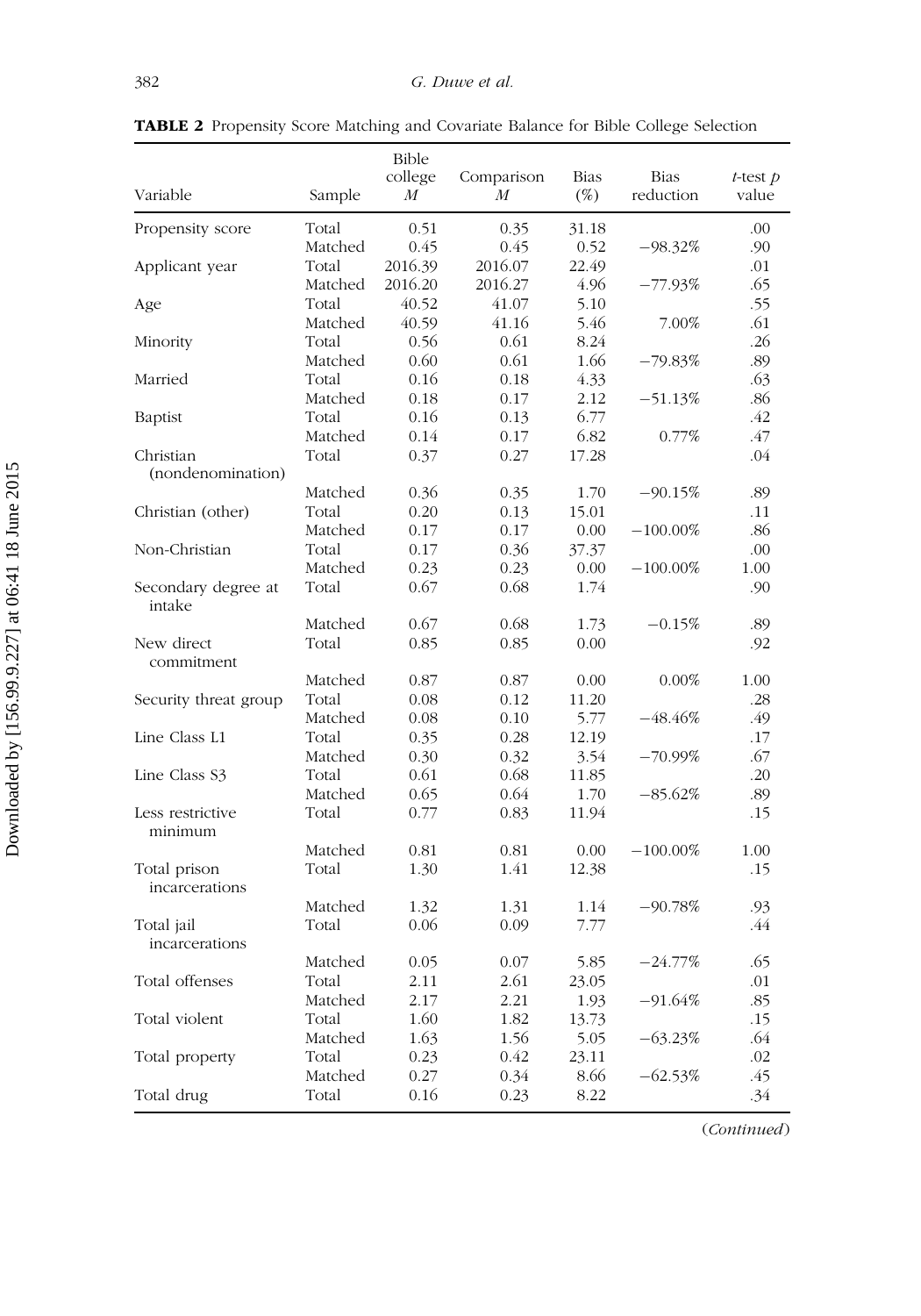| Variable             | Sample  | <b>Bible</b><br>college<br>M | Comparison<br>М | Bias<br>$(\%)$ | <b>Bias</b><br>reduction | $t$ -test $p$<br>value |
|----------------------|---------|------------------------------|-----------------|----------------|--------------------------|------------------------|
|                      | Matched | 0.15                         | 0.19            | 5.24           | $-36.22%$                | .59                    |
| Other violent        | Total   | 0.37                         | 0.38            | 1.69           |                          | .85                    |
|                      | Matched | 0.34                         | 0.35            | 1.71           | 1.67%                    | .89                    |
| Nonviolent           | Total   | 0.01                         | 0.05            | 23.29          |                          | .02                    |
|                      | Matched | 0.01                         | 0.01            | 0.00           | $-100.00\%$              | 1.00                   |
| Lifer                | Total   | 0.40                         | 0.35            | 8.40           |                          | .29                    |
|                      | Matched | 0.38                         | 0.38            | 0.00           | $-100.00\%$              | 1.00                   |
| 41 years or more     | Total   | 0.32                         | 0.35            | 5.19           |                          | .65                    |
|                      | Matched | 0.33                         | 0.36            | 5.16           | $-0.74%$                 | .68                    |
| Current time served  | Total   | 11.75                        | 11.95           | 2.85           |                          | .74                    |
|                      | Matched | 11.76                        | 11.79           | 0.44           | $-84.53\%$               | .97                    |
| Vocational           | Total   | 0.11                         | 0.14            | 7.57           |                          | .36                    |
|                      | Matched | 0.09                         | 0.11            | 5.54           | $-26.88%$                | .51                    |
| Educational          | Total   | 0.25                         | 0.19            | 11.66          |                          | .21                    |
|                      | Matched | 0.21                         | 0.22            | 1.99           | -82.94%                  | .87                    |
| Cognitive-behavioral | Total   | 0.26                         | 0.22            | 7.59           |                          | .32                    |
|                      | Matched | 0.24                         | 0.26            | 3.76           | $-50.49%$                | .76                    |
| Parenting            | Total   | 0.01                         | 0.04            | 17.18          |                          | .16                    |
|                      | Matched | 0.02                         | 0.01            | 6.82           | $-60.30\%$               | .56                    |
| Prior minor          | Total   | 2.27                         | 3.10            | 24.10          |                          | .01                    |
|                      | Matched | 2.43                         | 2.53            | 2.90           | $-87.95\%$               | .80                    |
| Prior major          | Total   | 0.75                         | 1.48            | 34.09          |                          | .00                    |
|                      | Matched | 0.86                         | 0.90            | 2.04           | $-94.01%$                | .83                    |

#### TABLE 2 Continued

*Note.* Total Bible college = 158; matched Bible college = 115. Total comparison group pool = 222; matched comparison  $=$  115.

sample. In the unmatched sample, there were seven covariates that were significantly imbalanced (i.e., the bias values exceeded 20). But in the matched sample, covariate balance was achieved given that no covariates had bias values greater than 20.

#### Analysis

We used two statistical models—negative binomial regression and Cox regression—to estimate the impact of BC participation on the three measures of misconduct. To estimate the effects of BC participation on the total number of discipline convictions (minor, major and total) offenders received following program enrollment, we used negative binomial regression since it is designed to analyze count data. We opted to use negative binomial regression because the conditional mean and variance of the three misconduct outcomes were not equal, which is what the other commonly used count data technique—Poisson regression—assumes.

We used Cox regression to analyze the impact of BC participation on the risk of time to a first discipline conviction (minor, major, or any). More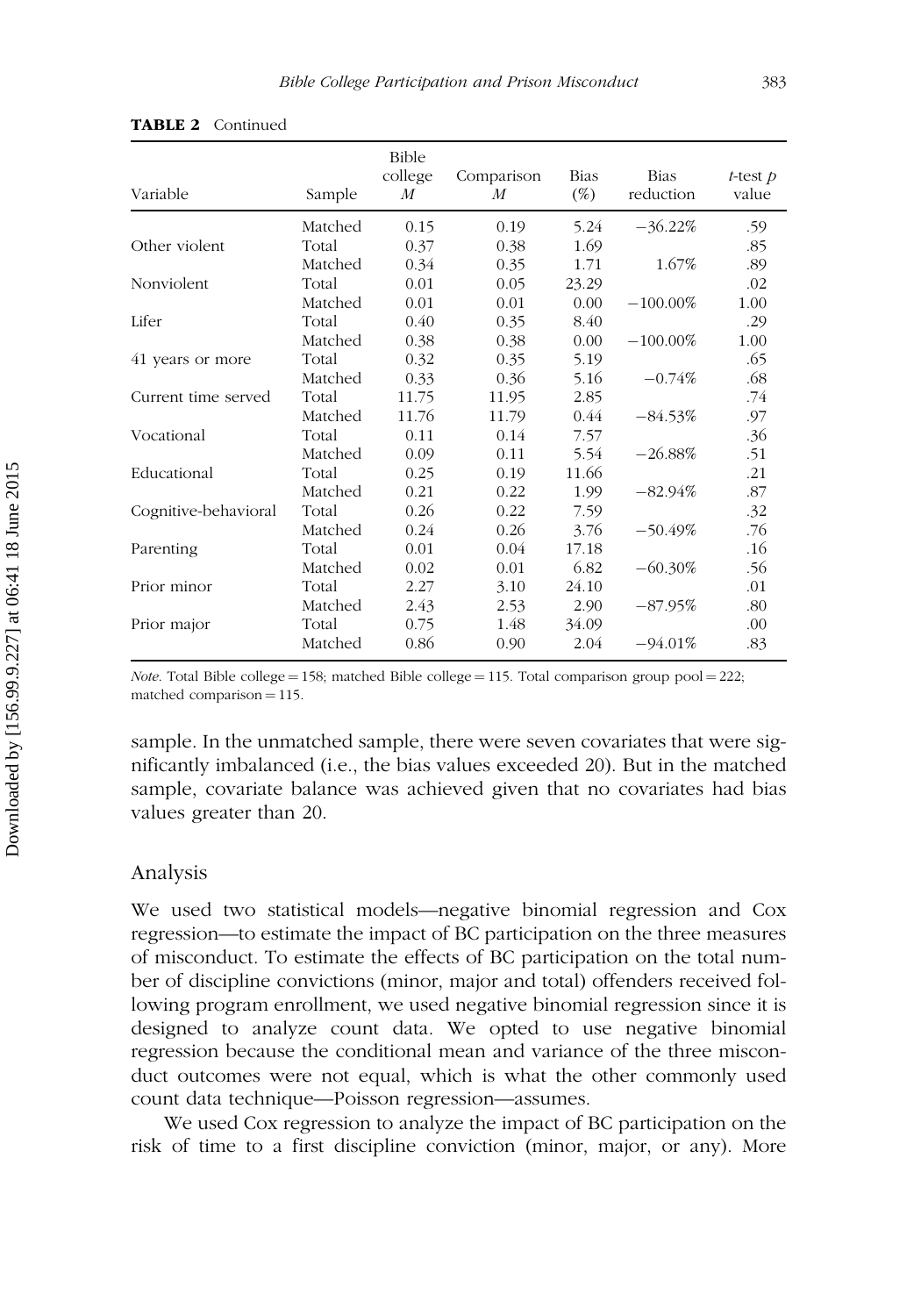specifically, Cox regression is a survival analysis model that uses both time and status variables to determine not only whether offenders had misconduct but also when they received a discipline conviction. For the analyses presented here, the time variable measures the amount of time from the enrollment date for a cohort until the date of a first discipline conviction (minor, major, or any) or April 30, 2014, for those who did not have any misconduct. Therefore, the misconduct at-risk period ranged from a low of 15 months (the third cohort that entered the BC in 2013) to a high of 39 months (the first cohort that enrolled in 2011). The status variable, meanwhile, measures whether an offender received a discipline conviction (minor, major, or any) during the period in which he was at risk for misconduct. In the analyses presented below, both types of regression models were estimated for each of the three misconduct measures.

#### RESULTS

As shown in Table 3, 57% of the 115 comparison group offenders had a postenrollment discipline conviction through April 2014 compared to 24% of the 115 BC participants. For minor misconduct, 47% of the comparison group had a discipline conviction compared to 19% of the BC participants. The rate of major misconduct for comparison group offenders (28%) was more than four times higher than it was for BC participants (6%).

When we look at the total number of postenrollment discipline convictions, we observe similarly large differences between BC and comparison group offenders. By the end of April 2014, the average number of postenrollment discipline convictions for comparison group offenders (1.32) was nearly 4 times the average (0.35) for BC participants.

The Impact of Bible College Participation on Postenrollment Discipline Convictions

In Table 4, we present the results from the Cox and negative binomial regression models for each of the three misconduct measures. Due to the size

| Type of discipline conviction | Bible college | Comparison | <i>t</i> -test $p$ value |  |
|-------------------------------|---------------|------------|--------------------------|--|
| Any Minor Discipline          | 19.1%         | 47.0%      | 0.00                     |  |
| Total minor discipline        | 0.27          | 0.90       | 0.00                     |  |
| Any major discipline          | $6.1\%$       | 27.8%      | 0.00                     |  |
| Total major discipline        | 0.08          | 0.43       | 0.00                     |  |
| Any discipline                | 23.5%         | 56.5%      | 0.00                     |  |
| Total discipline              | 0.35          | 1.32       | 0.00                     |  |
| N                             | 115           | 115        | 0.00                     |  |

TABLE 3 Discipline Conviction Outcomes for Bible College and Comparison Offenders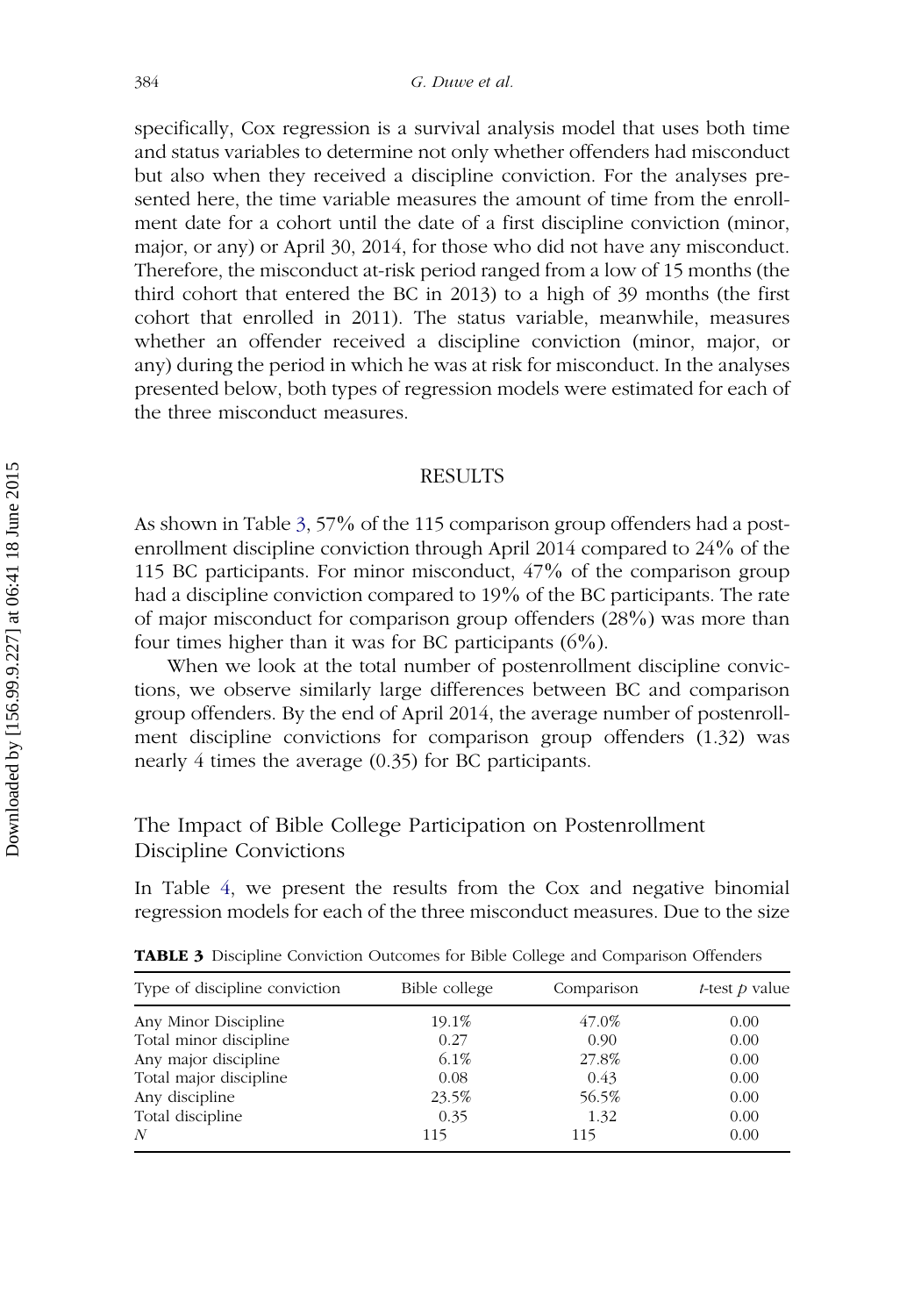of our sample  $(N = 230)$  along with the rate of misconduct observed among the BC and comparison groups, an important issue for the Cox regression analyses involves the number of predictors in the model. To avoid biased estimates, unreliable confidence interval coverage, and convergence problems in logistic regression models, prior research recommends a rule of thumb of 5 to 10 events per variable (EPV; Penduzzi, Cocato, Kemper, Holford, & Feinstein, [1996](#page-20-0); Vittinghoff & McCulloch, [2007](#page-21-0)). With 30 predictors, the EPV ranges from 1.3 to 3.1 for the three misconduct outcomes we examined.

In response to these low EPV values, we assessed the sensitivity of the misconduct results by using three different specifications for both the Cox and negative binomial regression models. We estimated models that included: (a) only the BC variable, (b) the BC variable and the propensity score, and (c) the BC variable and 29 of the covariates used in the propensity score model. The misconduct outcomes were statistically significant in each of the 18 models we estimated, and the effect sizes were similar in magnitude across the three different model specifications. As a result, we present only the findings for the models that contained the BC variable. Although we parenthetically note the effect sizes from the other models, the full results from these analyses can be obtained from the authors upon request.

As shown in Table 4, the results from the Cox regression models indicate that participating in the BC significantly reduced the hazard ratio for each of the three misconduct measures. Because BC participants incurred discipline convictions less often and more slowly than the offenders in the comparison group, they survived longer in prison without misconduct. BC participation significantly decreased the hazard by 65% for minor misconduct (65% for Specification 2 and 75% for Specification 3), 80% for major misconduct (81% for Specification 2 and 88% for Specification 3), and 68% for any misconduct (68% for Specification 2 and 76% for Specification 3).

Table 4 shows the results from the negative binomial regression models that estimated the impact of BC participation on the total number

|                                                              | Minor discipline |       | Major discipline |       | Total discipline |       |
|--------------------------------------------------------------|------------------|-------|------------------|-------|------------------|-------|
| Models                                                       | В                | SЕ    | B                | SΕ    | В                | SЕ    |
| Cox regression Bible college<br>Negative binomial regression | $0.349**$        | 0.253 | $0.200**$        | 0.417 | $0.321**$        | 0.230 |
| Bible college                                                | $-0.833**$       | 0.216 | $-1.815**$       | 0.326 | $-1.144**$       | 0.181 |
| Constant                                                     | $3.13e-09$       | 0.133 | $-0.291$         | 0.152 | 0.558            | 0.105 |
| Log likelihood                                               | $-260.633$       |       | $-181.192$       |       | $-322.707$       |       |
| Pseudo $R^2$                                                 | 0.027            |       | 0.086            |       | 0.056            |       |
| N                                                            | 230              |       | 230              |       | 230              |       |

TABLE 4 Impact of Bible College on the Hazard and Prevalence of Discipline Convictions

 $*p$  < .05.  $**p$  < .01.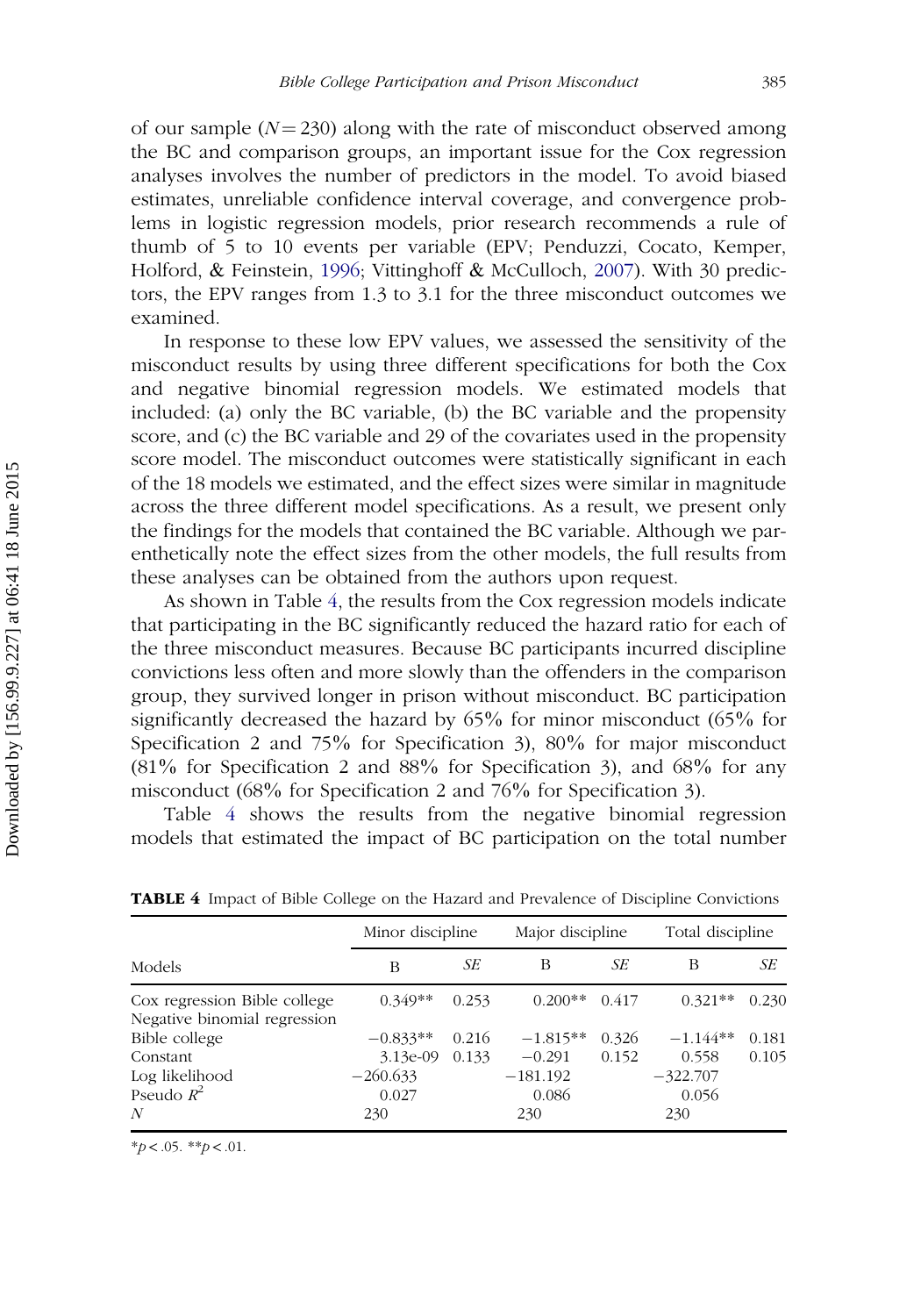of post-selection discipline convictions. The results indicate that participation in the BC significantly reduced the number of post-enrollment discipline convictions for all three measures, decreasing it by 0.832 for minor misconduct (0.837 for Specification 2 and 0.821 for Specification 3), 1.815 for major misconduct (1.814 for Specification 2 and 1.854 for Specification 3), and 1.144 for all misconduct (1.147 for Specification 2 and 1.183 for Specification 3).

#### **CONCLUSION**

The findings revealed that participating in the BC significantly improved offender behavior within the institution, lowering the risk of misconduct by 65% to 80% and reducing the total number of discipline convictions by more than one per participant. These findings are consistent with prior research showing the salutary effects of prison programming on inmate behavior. Although cognitive-behavioral programming has yielded the best misconduct outcomes (French & Gendreau, [2006](#page-19-0)), others studies have found that educational and faith-based programs can reduce misconduct (Camp et al., [2008;](#page-19-0) Steiner & Woolredge, [2014](#page-21-0)). Given the evidence from prior research, it is perhaps unsurprising we found the Darrington BC, a faithbased educational program, to be effective in curbing inmate misconduct.

It is worth pointing out, however, a few limitations with this study. First, while we were able to control for line class and custody level at the time of program selection, we were unable to control for these factors after program selections had been made (i.e., for the analyses estimating the impact of the BC on misconduct). As noted previously, however, offenders do not get moved to a worse line class (and perhaps a higher custody level) unless they incur a disciplinary conviction. Therefore, while the results from the negative binomial regression analyses may overestimate the effects of the BC on misconduct since they looked at all postenrollment discipline convictions, this limitation does not apply to the Cox regression analyses given that they looked only at an offender's first postenrollment discipline conviction. Second, as we noted earlier, this evaluation did not assess whether the faith element of the BC was responsible for the decline in misconduct. This is not to say that the faith factor did not play a role in producing better misconduct outcomes, but simply that we were unable to isolate its effects for this evaluation.

Even with these limitations, we believe the findings presented here hold several implications for correctional theory and practice. First, at a broader level, the results provide additional evidence that offender behavior within prison tends to improve when they participate in programs. Although this study only evaluated whether the Darrington BC had an impact on misconduct, it is possible to speculate why it reduced disciplinary infractions. By participating in the program, offenders increase their religious involvement, which has been shown to be negatively associated with misconduct. But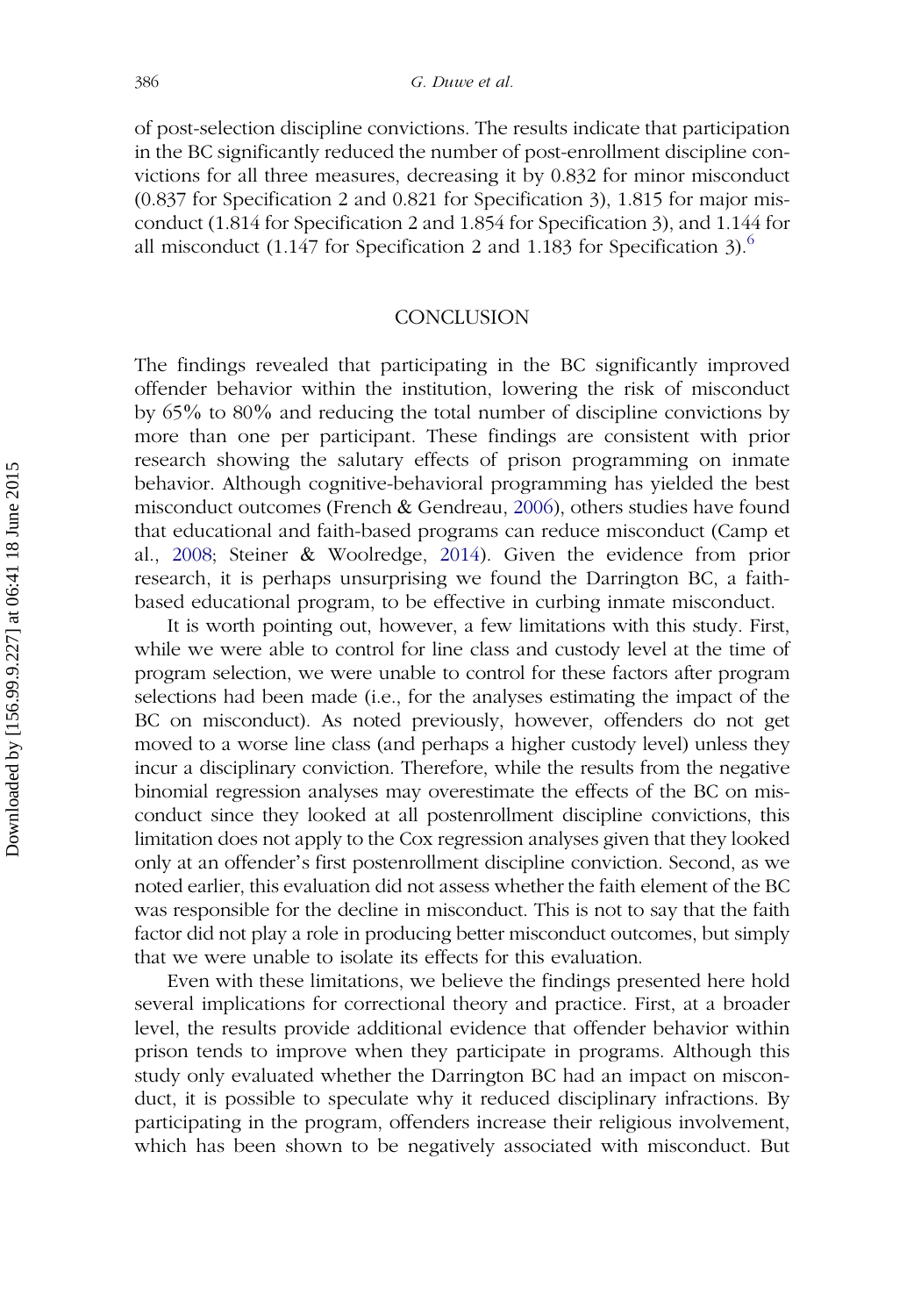given that participants spend an average of 40 to 60 hours per week on their coursework, the Darrington BC also provides what is arguably a large "dosage" of programming that significantly curbs the opportunities and amount of time to engage in misconduct. Moreover, because discipline convictions, especially for major infractions, can result in removal from the program, offenders may be less likely or willing to jeopardize their investment or involvement in a conventional goal (i.e., academic degree) by engaging in misconduct. Lastly, considering their collective pursuit of the same conventional goal, program participants may naturally form a group of like-minded individuals who learn prosocial behaviors through positive reinforcement and imitation as well as negative attitudes toward misconduct in prison.

Second, regardless of the reasons why BC participation yielded positive misconduct outcomes, it is important to emphasize that the individual impact on participants is not the overarching goal for the program. Rather, the BC anticipates program graduates will help transform the cultures of the prisons where they are incarcerated, which will lead to, among other things, improved misconduct outcomes overall. To be sure, this is a much higher bar for the program to clear in order to achieve effectiveness (by its own standards). However, the findings shown here suggest it has at least cleared the lower bar by improving the institutional behavior of those who have participated thus far.

Third, even if the BC is not successful in reaching this higher standard of success, this study shows that it improves the behavior of some offenders at Darrington—the program participants—at no additional cost to taxpayers. Many prisoners do not participate in programming while incarcerated (Lynch & Sabol, [2001](#page-20-0)), often due to limited correctional resources. Therefore, faithbased interventions generally offer a cost-effective alternative because they tend to rely on private funding and community volunteers.

In conclusion, while the present findings are encouraging overall, it should be further examined whether the "faith factor" of the faith-based BC program was the primary source of the behavioral improvement observed among the participating offenders compared to their nonparticipating counterparts. Alternatively, the prosocial outcomes might have been due mostly to the educational and/or other influences than the faith component of the program. Our future study will address this issue by testing whether psychosocial outcomes of the program explain the group differences in misconduct. Regardless, these early results from our ongoing research project on the impact of BC participation on prison misconduct indicate that a faith-based program is likely to be as effective as some secular programs.

#### **NOTES**

<sup>1.</sup> This study is part of an ongoing five-year evaluation research project assessing the influence of prison seminaries at two maximum-security prisons—the Darrington Unit in Texas, and the Louisiana State Penitentiary in Angola, Louisiana.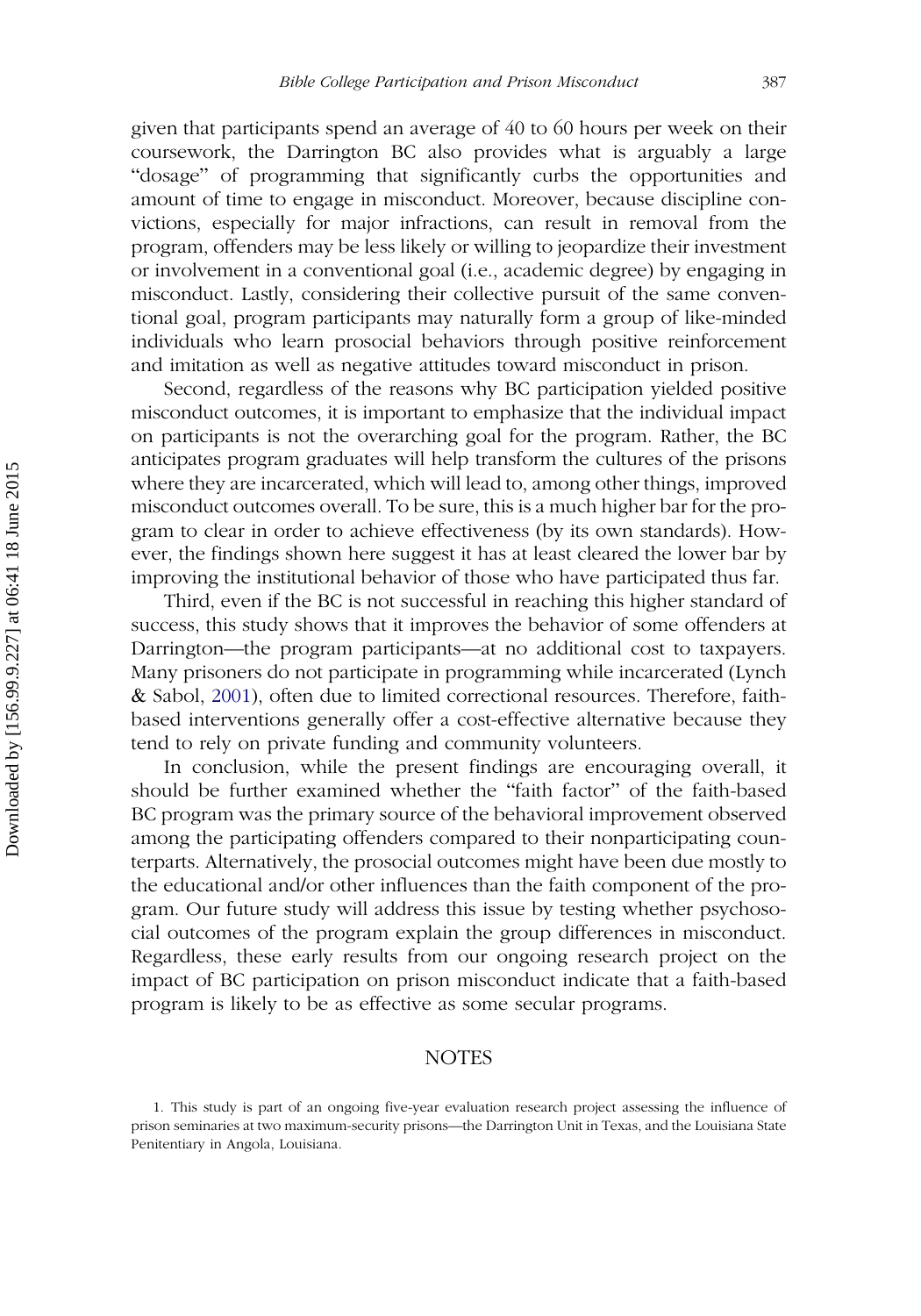<span id="page-19-0"></span>2. Custody levels within TDCJ range from G1, requiring the least amount of supervision, to G5, which requires the highest level of supervision.

3. Beginning with the second cohort, applications also require a recommendation from the chaplain of the applicant's current unit, although in rare instances another TDCJ staff member, such as a correctional officer, may write the recommendation in lieu of the chaplain.

4. These numbers (both total applications received and application approved by TDCJ) have declined with each subsequent cohort.

5. This summary of the interview process comes from interviews with inmate participants and Darrington Bible College faculty/administration.

6. Because the misconduct follow-up periods varied among the 230 offenders, we also estimated negative binomial models in which we included a predictor that measured the logged days these offenders were at risk for a discipline conviction. The BC variable remained statistically significant in these models, and the inclusion of the time-at-risk predictor had little or no impact on the size of the BC coefficients. The time-at-risk predictor, which was positively associated with all three misconduct measures, reached statistical significance in the minor and major misconduct models but was not statistically significant in the total misconduct model.

#### REFERENCES

- Camp, S. D., Daggett, D. M., Kwon, O., & Klein-Saffran, J. (2008). The effect of faith program participation on prison misconduct: The Life Connections program. Journal of Criminal Justice, 36, 389–395.
- Camp, S. D., & Gaes, G. G. (2005). Criminogenic effects of the prison environment on inmate behavior: Some experimental evidence. Crime and Delinquency, 51, 425–442.
- Camp, S. D., Gaes, G. G., Langan, N. P., & Saylor, W. G. (2003). The influence of prisons on inmate misconduct: A multilevel investigation. Justice Quarterly, 20, 501–533.
- Duwe, G., & Johnson, B. R. (2013). Estimating the benefits of a faith-based correctional program. International Journal of Criminology and Sociology, 2, 227–239.
- Duwe, G., & King, M. (2013). Can faith-based correctional programs work? An outcome evaluation of the InnerChange Freedom Initiative in Minnesota. International Journal of Offender Therapy and Comparative Criminology, 57, 813–841.
- Eckholm, E. (2013, October 5). Bible College helps some at Louisiana prison find peace. New York Times, p. A15.
- Erickson, V. L. (2002). Social theory, sacred text, and sing-sing prison: A sociology of community-based reconciliation. In T. P. O'Connor & N. J. Pallone (Eds.), Religion, the community and rehabilitation of criminal offenders, (pp. 231–247). New York, NY: Haworth Press.
- French, S. A., & Gendreau, P. (2006). Reducing prison misconducts: What works! Criminal Justice and Behavior, 33, 185–218.
- Gaes, G. G., Wallace, S., Gilman, E., Klein-Saffran, J., & Suppa, S. (2002). The influence of prison gang affiliation on violence and other prison misconduct. The Prison Journal, 82, 359–385.
- Gendreau, P., Goggin, C. E., & Law, M. A. (1997). Predicting prison misconduct. Criminal Justice and Behavior, 24, 414–431.
- Gover, A. R., Perez, D. M., & Jennings, W. G. (2008). Gender differences in factors contributing to institutional misconduct. The Prison Journal, 88, 378–403.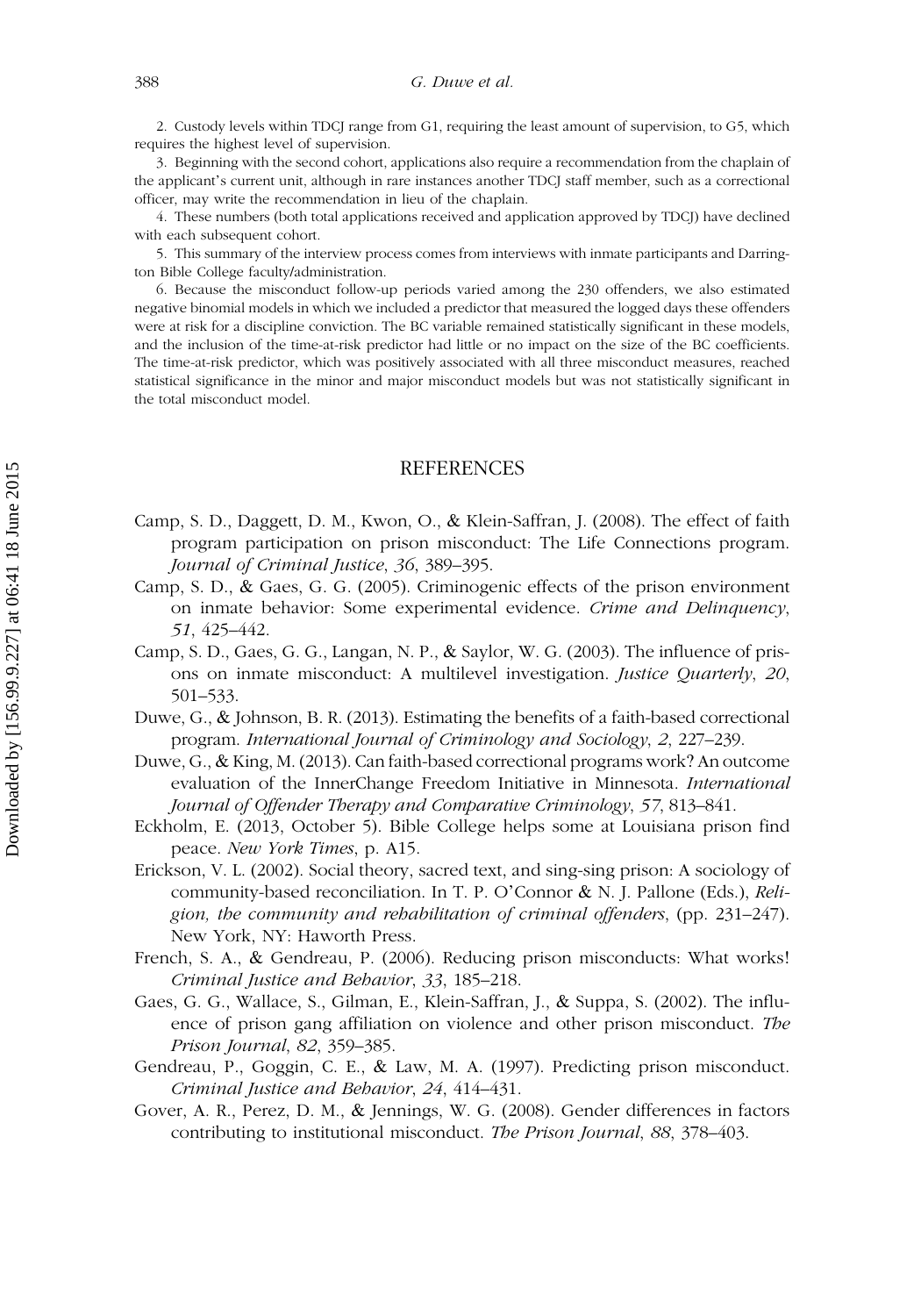- <span id="page-20-0"></span>Heart of Texas Foundation. (2013). A timeline story: The Heart of Texas Foundation (3rd ed.). Fulshear, TX: Author.
- Huebner, B. M. (2003). Administrative determinants of inmate violence: A multilevel analysis. Journal of Criminal Justice, 31, 107–117.
- Johnson, B. R. (1987). Religiosity and institutional deviance: The impact of religious variables upon prison adjustment. Criminal Justice Review, 12, 21–30.
- Johnson, B. R. (2002). Assessing the impact of religious programs and prison industry on recidivism: An exploratory study. Texas Journal of Corrections, 29, 7–11.
- Johnson, B. R. (2004). Religious programs and recidivism among former inmates in prison fellowship programs: A long-term follow-up study. Justice Quarterly, 21(2), 329–354.
- Johnson, B. R., & Larson, D. B. (2003). The InnerChange Freedom Initiative: A preliminary evaluation of a faith-based prison program. Philadelphia, PA: Center for Research on Religion and Urban Civil Society.
- Johnson, B. R., Larson, D. B., & Pitts, T. (1997). Religious programming, institutional adjustment, and recidivism among former inmates in prison fellowship programs. Justice Quarterly, 14, 145–166.
- Kerley, K. R., Copes, H., Tewksbury, R., & Dabney, D. A. (2010). Examining the relationship between religiosity and self-control as predictors of prison deviance. International Journal of Offender Therapy and Comparative Criminology. doi:10.1177/0306624X10387523.
- Kerley, K. R., Mathews, T. L., & Blanchard, T. C. (2005). Religiosity, religious participation, and negative prison behaviors. Journal for the Scientific Study of Religion, 44, 443–457.
- Lynch, J. P., & Sabol, W. J. (2001). Prisoner reentry in perspective: Crime policy report. Washington, DC: Urban Institute, Justice Policy Center.
- McShane, M. D. & Williams, F. P. (Eds.). (1996). Encyclopedia of American prisons. New York, NY: Garland Publishing.
- Morris, N., & Rothman, D. J. (Eds.). (1998). The Oxford history of the prison: The practice of punishment in Western society. New York, NY: Oxford University Press.
- O'Connor, T. P. (2003). A sociological and hermeneutical study of the influence of religion on the rehabilitation of inmates (unpublished doctoral dissertation). Catholic University of America, Washington, DC.
- O'Connor, T. P., Erickson, V., Ryan, P., & Parikh, C. (1997). Theology and community corrections in a prison setting. Community Corrections Report on Law and Corrections Practice, 4, 67–68.
- O'Connor, T. P., & Perreyclear, M. (2002). Prison religion in action and its influence on offender rehabilitation. Journal of Offender Rehabilitation, 35, 11–33.
- Pass, M. G. (1999). Religious orientation and self-reported rule violations in a maximum security prison. Journal of Offender Rehabilitation, 28, 119–134.
- Penduzzi, P., Cocato, J., Kemper, E., Holford, T. R., & Feinstein, A. R. (1996). A simulation study of the number of events per variable in logistic regression analysis. Journal of Clinical Epidemiology, 49, 1373–1379.
- Rosenbaum, P. R., & Rubin, D. B. (1985). Constructing a control group using multivariate matched sampling methods that incorporate the propensity score. The American Statistician, 39, 33–38.